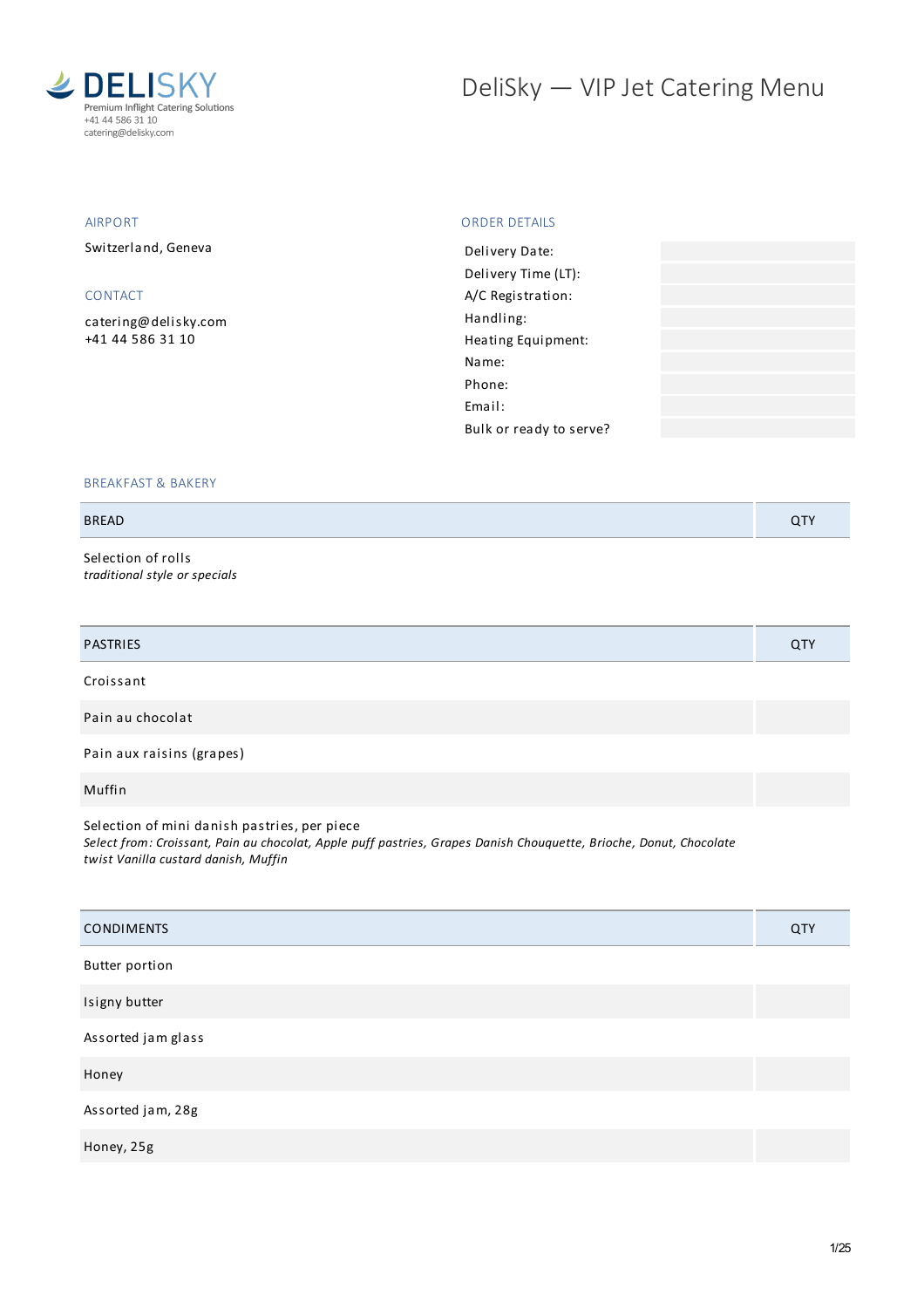| <b>YOGHURTS</b>                                    | QTY        |
|----------------------------------------------------|------------|
| Plain yogurt                                       |            |
| Fruit yogurt                                       |            |
| Plain yoghurt, 180g                                |            |
| Fruit yoghurt, 180g                                |            |
|                                                    |            |
| <b>COLD CUTS</b>                                   | QTY        |
| Cold meats selection                               |            |
| Assortment of cheeses from Switzerland & elsewhere |            |
|                                                    |            |
| <b>MUESLI &amp; FRUITS</b>                         | <b>QTY</b> |
| Plain Bircher muesli                               |            |
| Bircher muesli with seasonal fruits                |            |
| Fresh fruits salad                                 |            |
| Sliced seasonal fruits                             |            |
| Red fruits assortment                              |            |
| Small fruits basket                                |            |
| Medium fruits basket                               |            |
| Large fruits basket                                |            |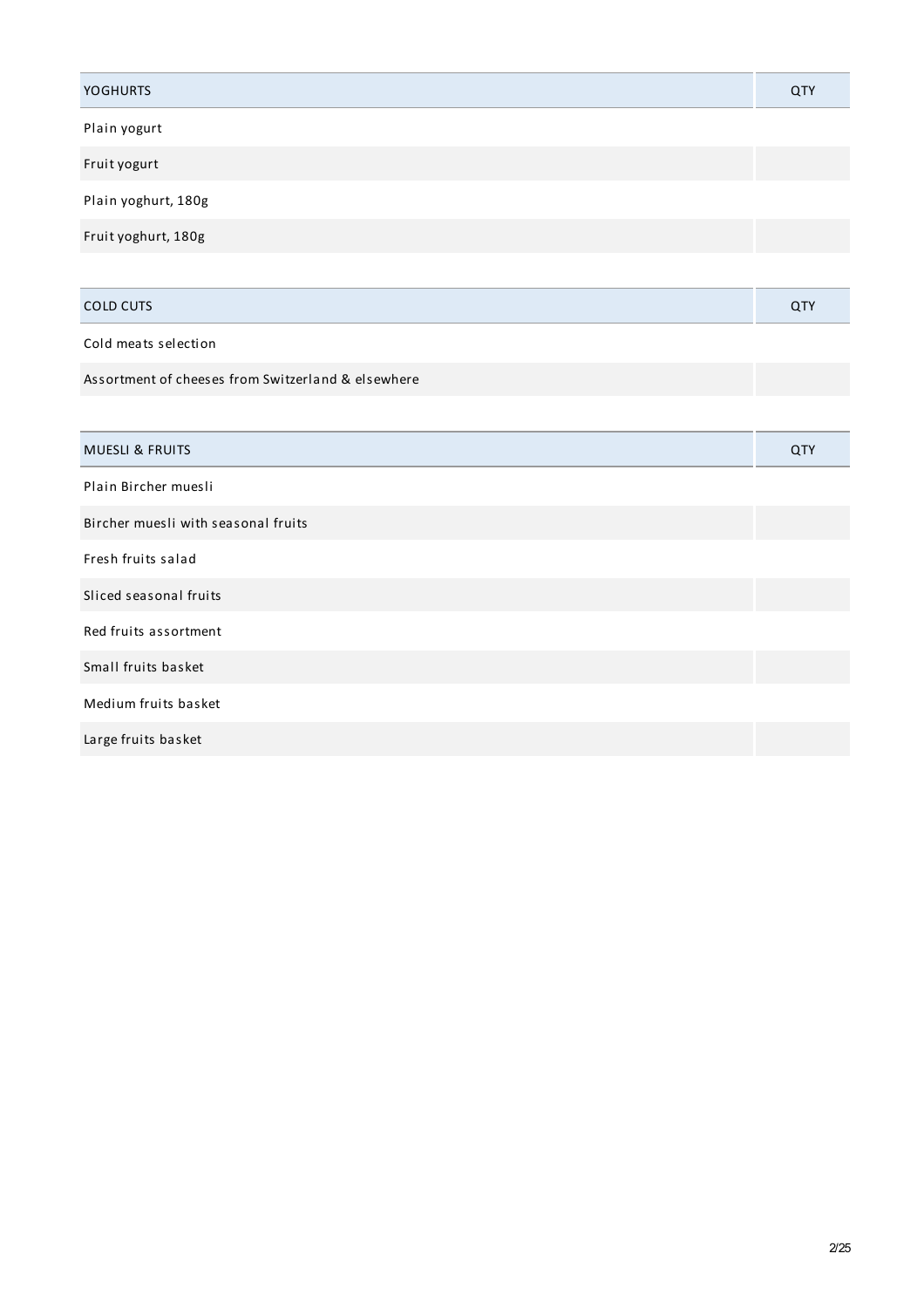| <b>HOT BREAKFAST</b>                          | QTY |
|-----------------------------------------------|-----|
| Poached egg                                   |     |
| Boiled egg                                    |     |
| Fried egg                                     |     |
| Scrambled eggs (3 eggs)                       |     |
| Plain omelette                                |     |
| Omelette with mushrooms, spinach, cheese, ham |     |
| Grilled tomato                                |     |
| Grilled mushrooms                             |     |
| Swiss hash brown potatoes (Roesti)            |     |
| Bacon                                         |     |
| Mini sausages veal                            |     |
| Mini sausages chicken                         |     |
| French toast<br>select white or brown toast   |     |
| Home made crepes with chocolate               |     |
| Home made crepes Suzette style                |     |
| <b>COLD BREAKFAST SETS</b>                    | QTY |

# MORNING SNACK Triolet

On atlas tray: 3 canapes VIP and 1 mini vegetable kebab, 1 gourmet sandwich with chicken, 1 gourmet sandwich *with salmon and creamy cheese, 3 fresh petit fours, 1 macaron home made, 1 mini fruit kebab*

#### COLD BREAKFAST Le Grison

On atlas tray: 1 individual butter, 2 jam, 1 milk caps 2 bread rolls, 1 pain au chocolat, 1 croissant, 1 pain aux raisins, *sliced fruits plate, freshly squeezed orange juice, cheese and cold cut plate*

### COLD BREAKFAST Le Valais

On atlas tray: 1 individual butter, 2 jam, 1 milk cap 2 bread rolls, 1 pain au chocolat, 1 croissant, 1 pain aux raisins, *sliced fruits plate, freshly squeezed orange juice, antipasti with mozzarella and grilled vegetables*

| <b>CREW BREAKFAST</b>                                                                                                                                             | <b>QTY</b> |
|-------------------------------------------------------------------------------------------------------------------------------------------------------------------|------------|
| Hot Crew Breakfast<br>1 omelet or scrambled eggs (with additions like onion, cheese, mushrooms) $**$ 2 bread rolls, butter and jam $**$<br>Yoghurt ** Fruit salad |            |

Cold platter with cold cuts (no pork), cheese and vegetables \*\* 2 bread rolls, butter and jam \*\* Yoghurt \*\* Fruit *salad*

Cold Crew Breakfast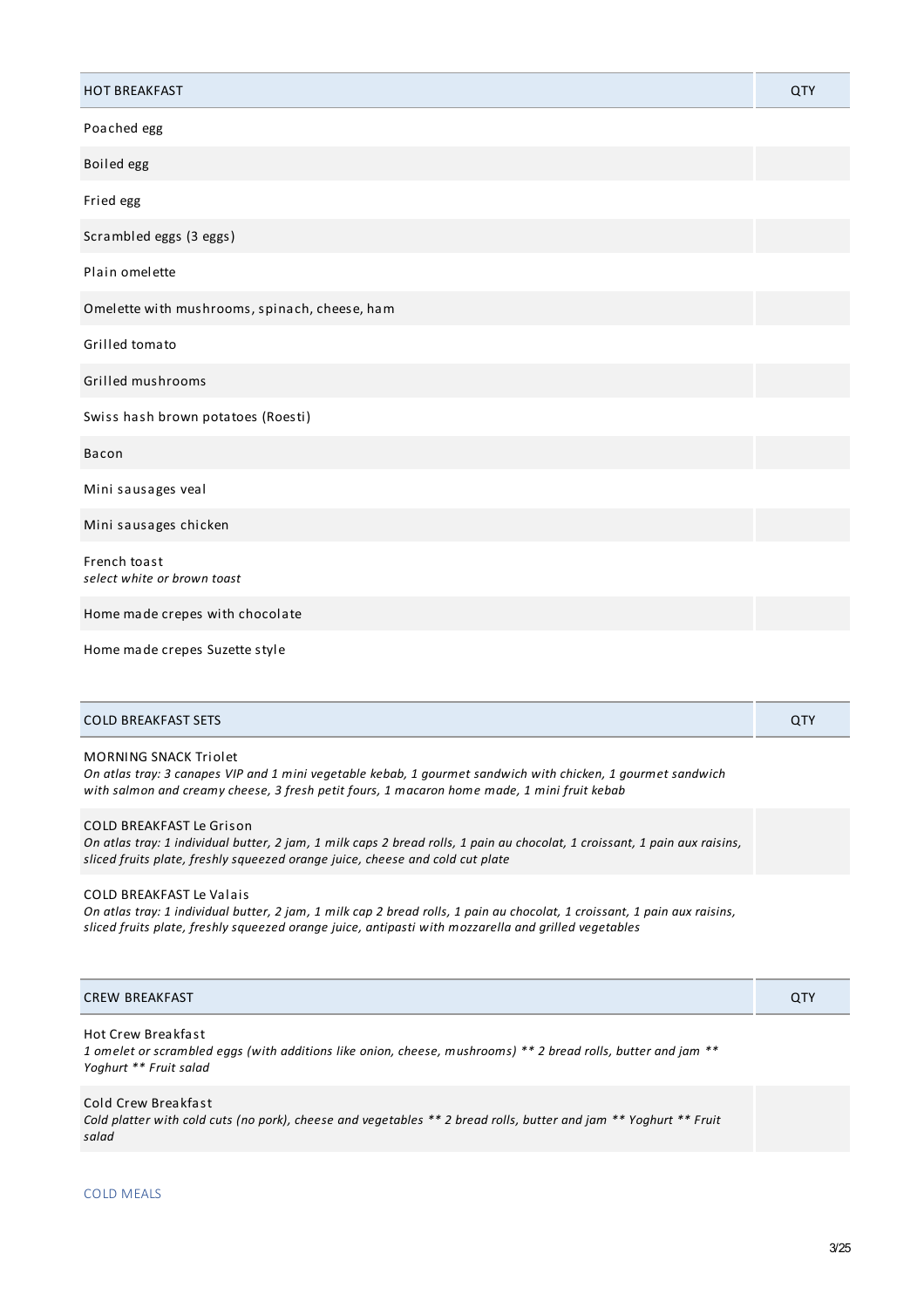| CANAPÉS                                             | <b>QTY</b> |
|-----------------------------------------------------|------------|
| Tete de moine cheese                                |            |
| Tomato mozzarella                                   |            |
| Ginger bread millefeuille with Gruyere Swiss cheese |            |
| Goat cheese mousse with red berries                 |            |
| Saffroned prawn                                     |            |
| Air dried meat & melon                              |            |
| Smoked duck & fig                                   |            |
| Smoked salmon                                       |            |
| Foie gras                                           |            |
| Foie gras ginger bread                              |            |
| Lobster                                             |            |
| Caviar<br>price on request                          |            |
|                                                     |            |
| <b>FINGER FOODS</b>                                 | QTY        |

Sundried tomatoes & mozzarella mini skewer

Melon & air dried beef meat mini skewer

Cheeses selection mini skewer

Chicken curry sandwich

| SANDWICHES                                                                                 | QTY |
|--------------------------------------------------------------------------------------------|-----|
| Tomato & cheddar sandwich<br>Please choose from Triangle or Finger Sandwich                |     |
| Tuna sandwich with mayonnaise & cucumber<br>Please choose from Triangle or Finger Sandwich |     |
| Gruyere cheese sandwich<br>Please choose from Triangle or Finger Sandwich                  |     |
| Egg & tomato sandwich<br>Please choose from Triangle or Finger Sandwich                    |     |
| Smoked turkey sandwich<br>Please choose from Triangle or Finger Sandwich                   |     |
| Smoked chicken sandwich<br>Please choose from Triangle or Finger Sandwich                  |     |
| Tomato & mozzarella sandwich<br>Please choose from Triangle or Finger Sandwich             |     |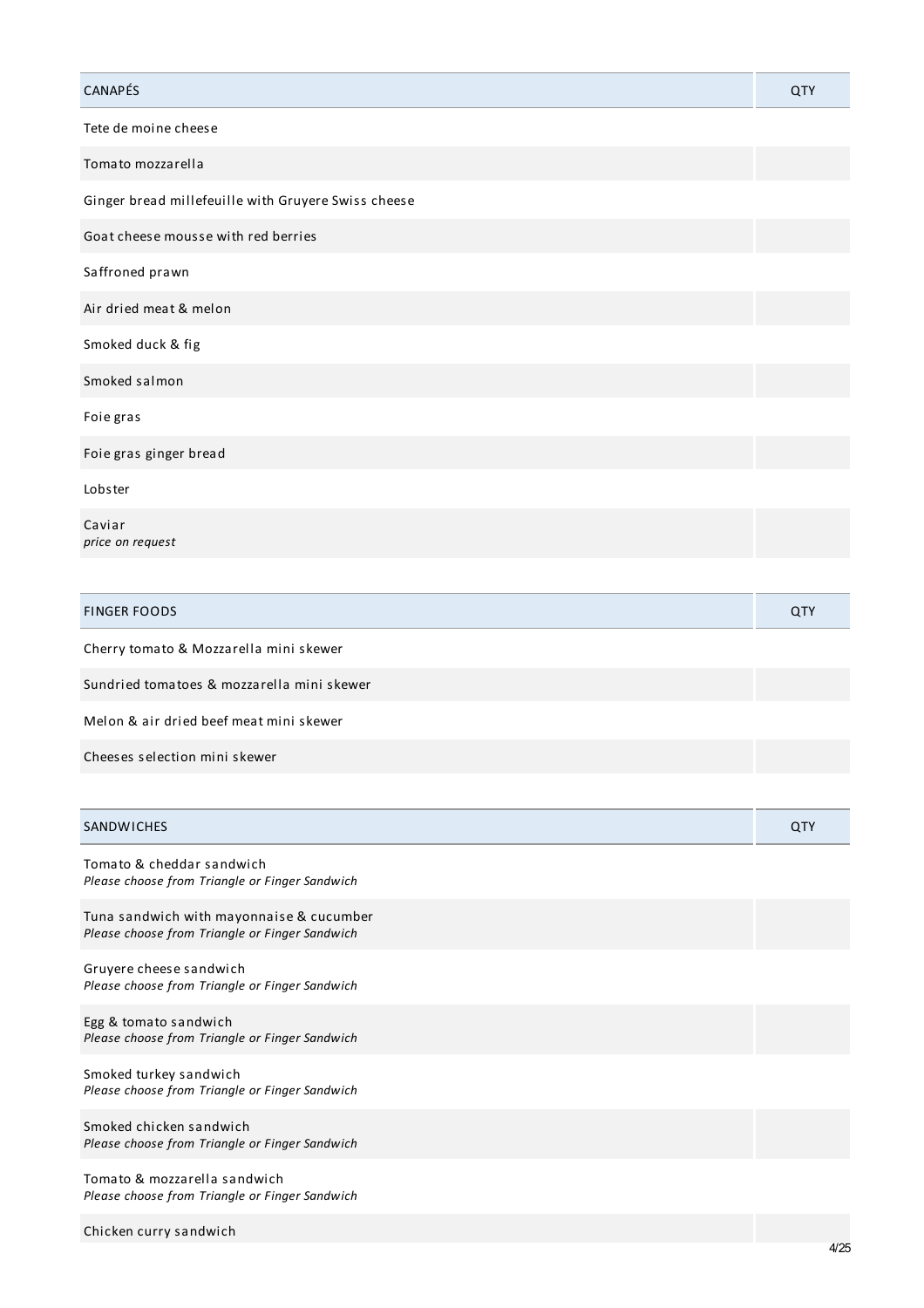| Please choose from Triangle or Finger Sandwich                                        |
|---------------------------------------------------------------------------------------|
| Smoked salmon sandwich<br>Please choose from Triangle or Finger Sandwich              |
| Tete de moine cheese mini sandwich                                                    |
| Tete de moine cheese classic sandwich                                                 |
| Ruccola, raw ham & cheese mini sandwich<br>With San Daniel raw ham and Comt_ cheese   |
| Ruccola, raw ham & cheese classic sandwich<br>With San Daniel raw ham and Comt_cheese |
| Smoked salmon mini sandwich                                                           |
| Smoked salmon classic sandwich                                                        |
| Marinated vegetables mini sandwich                                                    |
| Marinated vegetables classic sandwich                                                 |
| Tuna fish and sesame seeds mini sandwich                                              |
| Tuna fish and sesame seeds classic sandwich                                           |
| Avocado and prawn mini sandwich                                                       |
| Avocado and prawn classic sandwich                                                    |
| Tuna fish and mayonnaise baguette                                                     |
| Raw vegetables baguette                                                               |
| Gruyere cheese baguette                                                               |
| Tomato and mozzarella baguette                                                        |
| Roastbeef baguette                                                                    |
| Smoked salmon baguette                                                                |
| Chicken curry baguette                                                                |
| Chicken / Omelette Club sandwich                                                      |
| Tuna / Cucumber Club sandwich                                                         |
| Curry Club sandwich                                                                   |

| <b>WRAPS</b>                                  | <b>QTY</b> |
|-----------------------------------------------|------------|
| Ruccola and smoked duck mini wrap             |            |
| Salmon mini wrap with a touch of lemon chutne |            |
| Grilled vegetables mini wrap                  |            |

| <b>STARTERS</b><br>_____ | $\sim$ |
|--------------------------|--------|
|                          |        |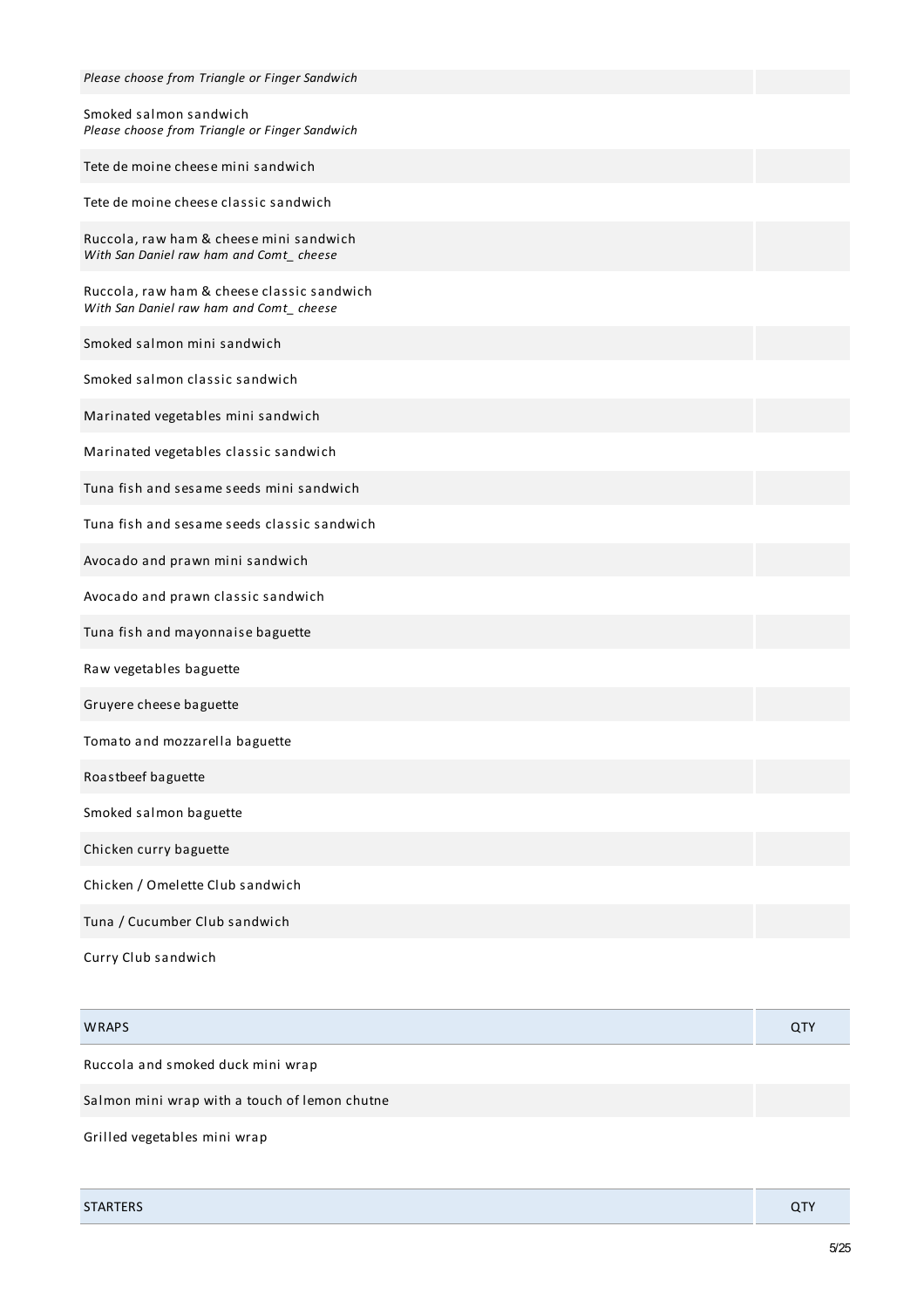| Vegetable sticks with dip sauce                                                                                                |  |
|--------------------------------------------------------------------------------------------------------------------------------|--|
| Assortiment of cold meats                                                                                                      |  |
| Scallops with raspberries<br>Balsamic and raspberry vinegar gravy                                                              |  |
| Home made foie gras                                                                                                            |  |
| Half melon & San Daniel raw ham                                                                                                |  |
| Tomato & mozzarella tempura skewer                                                                                             |  |
| Fig muffin and pan fried foie gras                                                                                             |  |
| Onion, anchovy and olive tartelette                                                                                            |  |
| Beef carpaccio                                                                                                                 |  |
| Salmon carpaccio                                                                                                               |  |
| Fish ceviche                                                                                                                   |  |
| Tomato confit, mozzarella & ruccola cream<br>served in a glass                                                                 |  |
| Mini vegetables, served with a selection of sauces<br>served in a glass                                                        |  |
| Melon and mozzarella Tartar<br>served in a glass                                                                               |  |
| Scallops tartar on a citrus jelly<br>served in a glass                                                                         |  |
| Smoked salmon and cucumber sorbet, sour cream<br>served in a glass                                                             |  |
| Smoked tuna thinly sliced with sesame seeds<br>served in a glass                                                               |  |
| Mushrooms ragout with foie gras<br>served in a glass                                                                           |  |
| Smoked duck and fig<br>served in a glass                                                                                       |  |
| Raw ham & parmesan cheese<br>served in a glass                                                                                 |  |
| Goat cheese and seasonal chutney<br>served in a glass                                                                          |  |
| Smoked tuna thinly sliced with sesame seeds<br>served in a glass                                                               |  |
| Oxtail terrine with foie gras, sour cream and mesclun salad perfumed with hazelnut oil<br>Winter selection 2013                |  |
| Veloute of Jerusalem artichokes, roasted scallops scented with truffle oil and purple potatoes<br><b>Winter Selection 2013</b> |  |
| Roasted lobster with lamb's lettuce<br>Roasted lobster with tarragon, lamb's lettuce                                           |  |

Beef Chimichuri with ruccola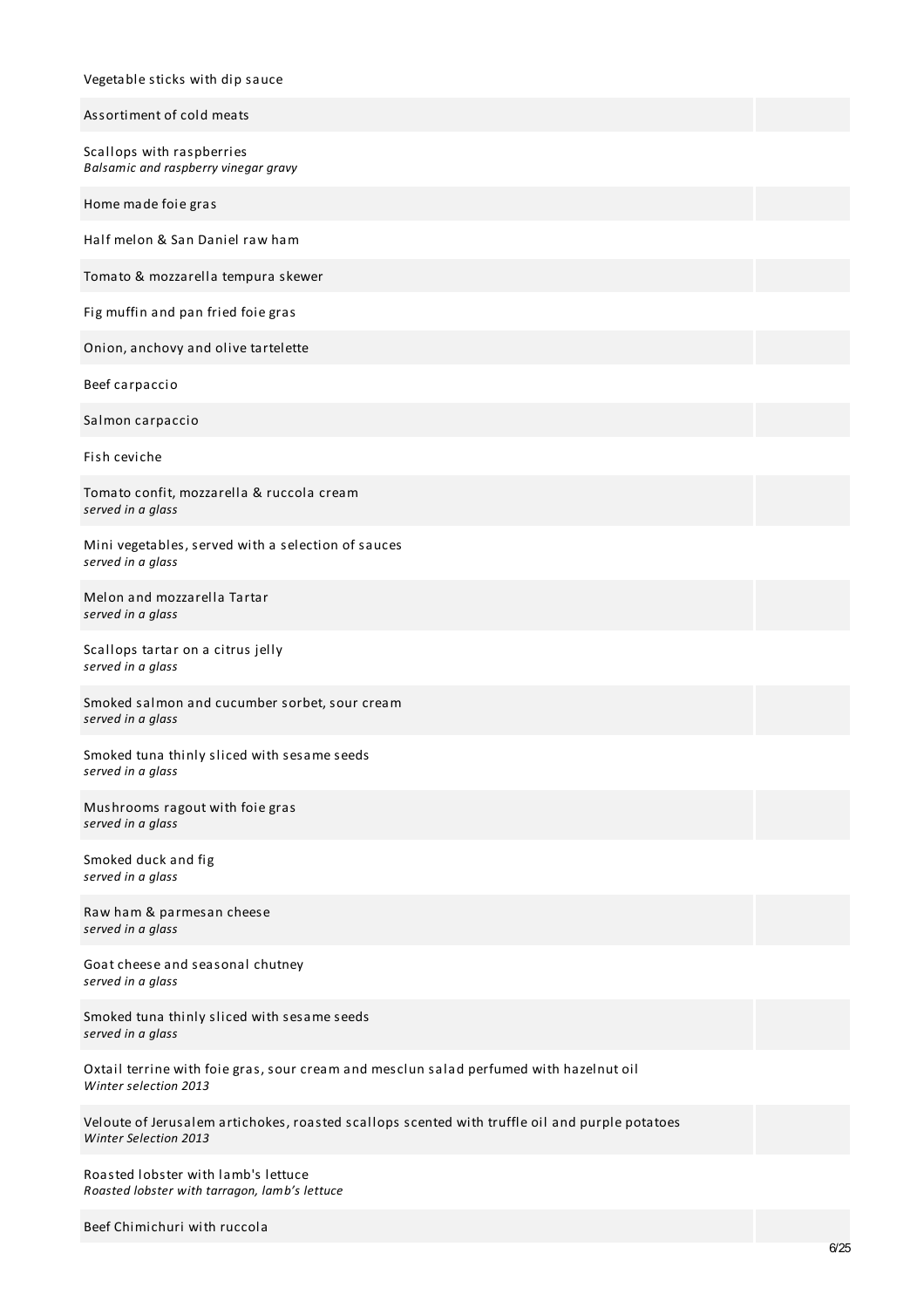### PLATTERS QTY

| <b>SALADS</b>                                                                                                                                                       | QTY |
|---------------------------------------------------------------------------------------------------------------------------------------------------------------------|-----|
|                                                                                                                                                                     |     |
| Antipasti, per person                                                                                                                                               |     |
| Balik salmon, per person<br>Price according to weight                                                                                                               |     |
| Smoked salmon, per person                                                                                                                                           |     |
| Sea food selection, per person                                                                                                                                      |     |
| Smoked fish plate, per person                                                                                                                                       |     |
| Cold fishes selection, per person                                                                                                                                   |     |
| "Afternoon Tea" tray<br>Chocolate muffin & pan cake with coulis ** Creme brulée verrines ** Exotic & red berries fruit skewers ** Cutlery kit<br>& napkin           |     |
| "Energizing break" tray<br>Gruyere cheese triangles ** Smoked salmon wraps ** Exotic & red berries fruit skewers ** Fresh orange juice bottle<br>25 cl ** Napkin    |     |
| All day snack tray<br>Roastbeef fingers ** Tomato pesto & mozzarella focaccia ** Exotic & red berries fruit skewers ** Fresh orange<br>juice bottle 25 cl ** Napkin |     |
| Sandwich Box<br>Gruyere cheese triangles ** Smoked salmon wraps ** Roastbeef fingers ** Tomato pesto & mozzarella focaccia **<br>Napkin                             |     |

Caprese (Tomato & Mozzarella salad)

Choose from the following dressings: Balsamic vinegar & Olive oil, French, Italian, Thousand Island, Olive oil & *lemon juice, Raspberry dressing, Mango dressing, Tomato dressing, Fig dressing*

#### Ceasar salad

Choose from the following dressings: Balsamic vinegar & Olive oil, French, Italian, Thousand Island, Olive oil & *lemon juice, Raspberry dressing, Mango dressing, Tomato dressing, Fig dressing*

Greek salad

Choose from the following dressings: Balsamic vinegar & Olive oil, French, Italian, Thousand Island, Olive oil & *lemon juice, Raspberry dressing, Mango dressing, Tomato dressing, Fig dressing*

Swiss salad

Choose from the following dressings: Balsamic vinegar & Olive oil, French, Italian, Thousand Island, Olive oil & *lemon juice, Raspberry dressing, Mango dressing, Tomato dressing, Fig dressing*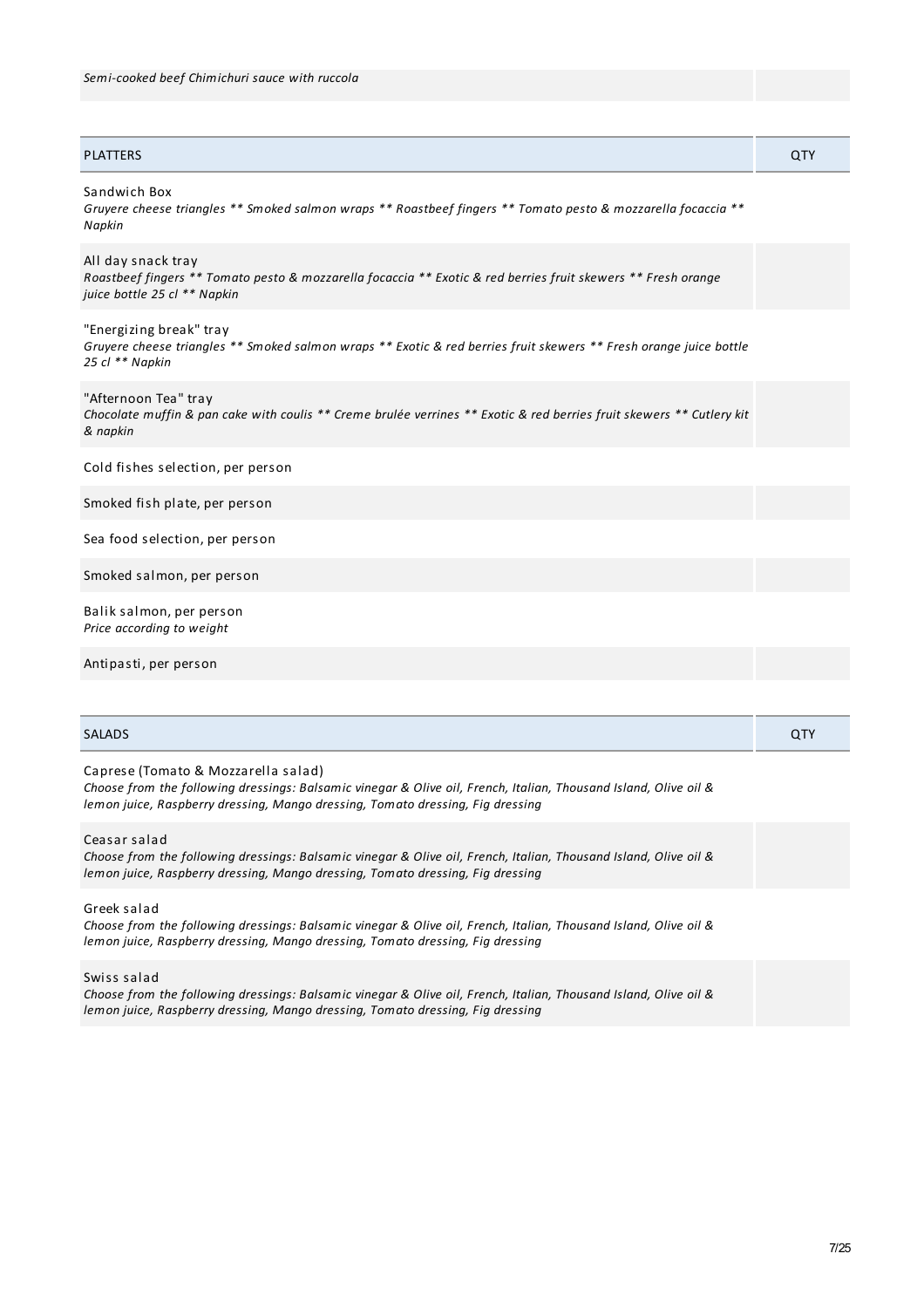| <b>EXTRA GARNISH &amp; SAUCES</b>           | <b>QTY</b> |
|---------------------------------------------|------------|
| Ceasar                                      |            |
| Cocktail                                    |            |
| Yogurt & herbs                              |            |
| Guacamole                                   |            |
| Moutabal                                    |            |
| Hummus                                      |            |
| Curry                                       |            |
| Blue cheese                                 |            |
| Balsamic vinegar & Olive oil salad dressing |            |
| French salad dressing                       |            |
| Italian salad dressing                      |            |
| Thousand Island salad dressing              |            |
| Olive oil & lemon juice salad dressing      |            |
| Raspberry dressing                          |            |
| Mango dressing                              |            |
| Tomato dressing                             |            |
|                                             |            |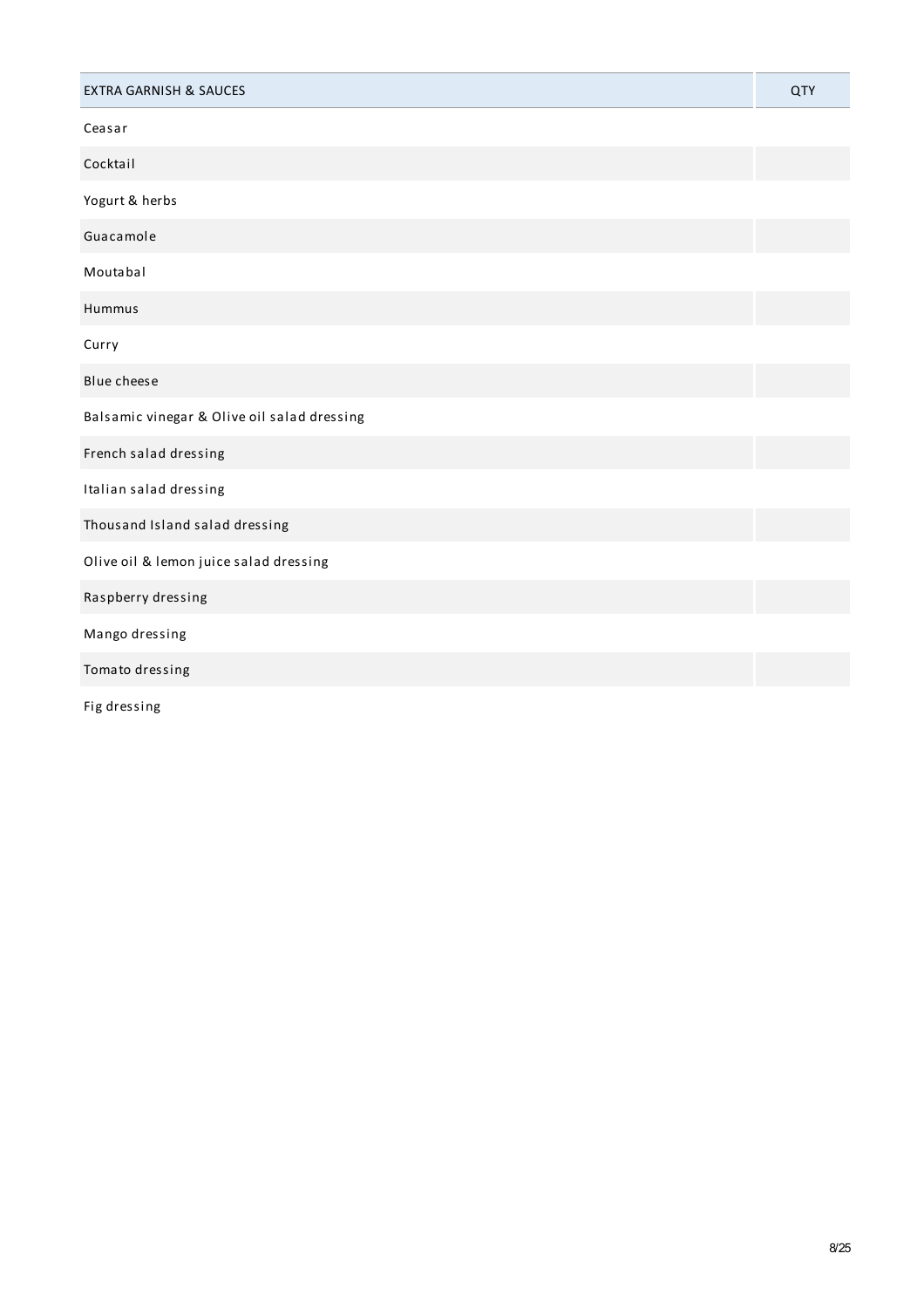#### COLD LUNCH Leman

On atlas tray: 1 Caesar salad with chicken, 1 grilled salmon with tabbouleh, 1 dessert of the day and 1 macaron home made, 1 mini fruit kebab, sliced cheeses, 2 bread rolls, 1 individual butter, 1 milk cap, salt and pepper

#### COLD LUNCH Jorasses

On atlas tray: 1 Greek salad, assorted vegetables, tomato and mozzarella stick, asparagus, 1 dessert of the day, 1 macaron, 1 mini fruit kebab, sliced cheeses, 2 bread rolls, 1 individual butter, 1 milk cap, salt and pepper

#### COLD LUNCH Argentieres

On atlas tray: smoked salmon with blinis garnish, beef salad with Asian vegetables, 1 exotic fruits plate, 2 bread *rolls, 1 individual butter*

#### COLD LUNCH Courmayeur

*On atlas tray: assorted cold mezze : Hummus, wine leaves, Labne, Baba ghanoush, chickpeas Lebanese tabbouleh, Alloumi cheese, assorted Arabic pastries, Pita bread*

#### COLD LUNCH Caiman

On atlas tray: duck breast with citrus zest, quinoa and bulgur 1 seafood plate with rosemary sauce, 1 dessert of the day, On atlas tray: 1 macaron, 1 mini fruit kebab, sliced cheeses, 2 bread rolls 1 individual butter, 1 milk portion, salt *and pepper*

#### AFTERNOON SNACK Dome De Goutier

2/3 atlas tray: 1 gourmet sandwich with beef, 1 gourmet sandwich with cheese, 1 gourmet sandwich with salmon, 1 *danish pastry, 1 macaron, 1 petit four, 2 mini fruit kebab*

#### PETITS FOURS

On 1/2 atlas tray: 1 gourmet sandwich with bresaola, 1 gourmet sandwich with mozzarella, 1 gourmet sandwich *with chicken, 4 fresh petits fours*

#### CAPUCIN SALTED

On 1/2 atlas tray: 1 gourmet sandwich with bresaola, 1 gourmet sandwich with mozzarella, 1 gourmet sandwich *with chicken, 4 canapes*

HOT MEALS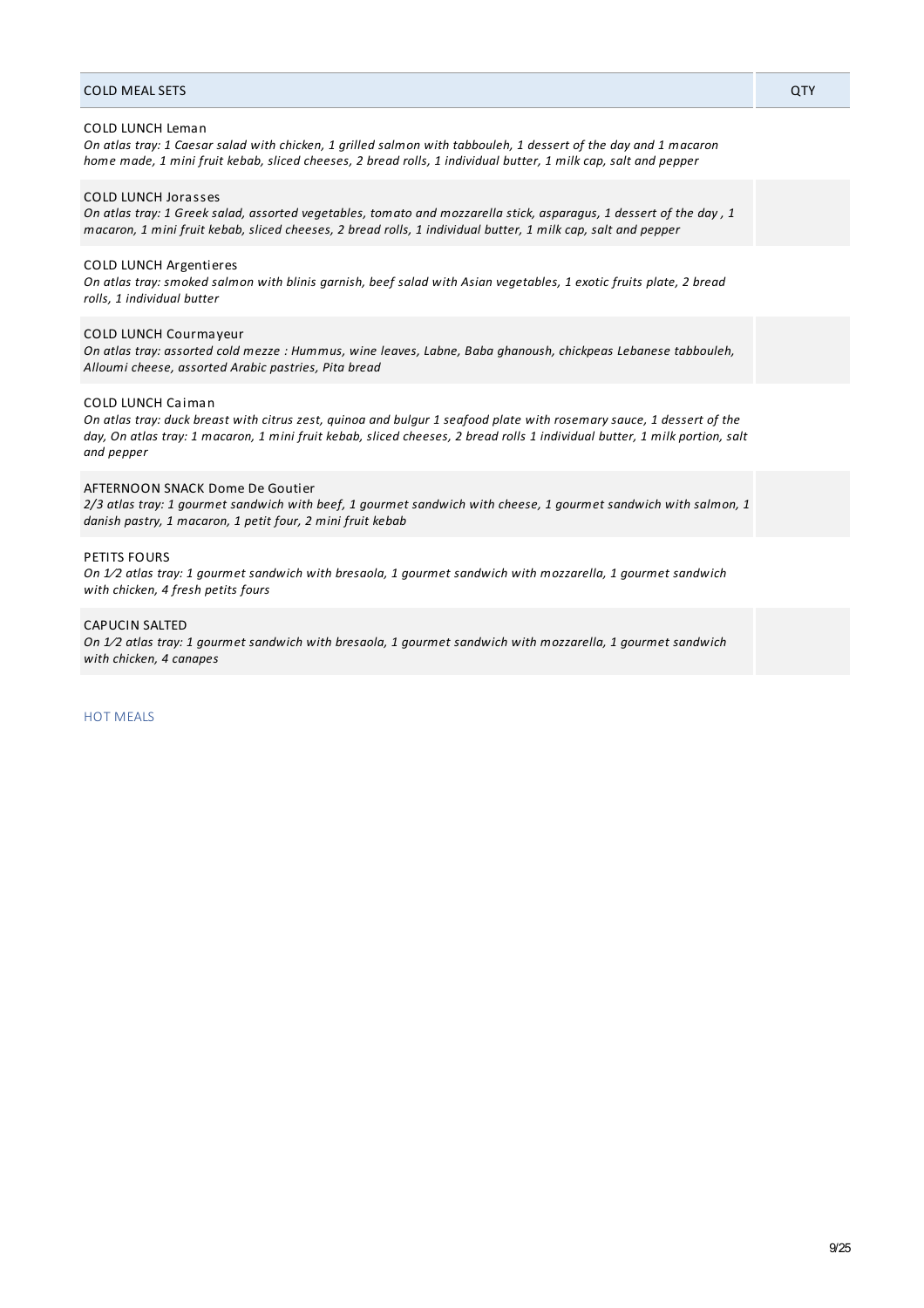| <b>SNACKS &amp; STARTERS</b>                                                                                                                                    | QTY |
|-----------------------------------------------------------------------------------------------------------------------------------------------------------------|-----|
| Goat cheese purse                                                                                                                                               |     |
| Mini vol-au-vent<br>Very light puff pastry, filled according to your wishes                                                                                     |     |
| Cube of polenta                                                                                                                                                 |     |
| Chicken nems                                                                                                                                                    |     |
| Vegetarian nems                                                                                                                                                 |     |
| Chicken nuggets                                                                                                                                                 |     |
| Meat samosa                                                                                                                                                     |     |
| Vegetarian samosa                                                                                                                                               |     |
| Prawn fritters                                                                                                                                                  |     |
| Mozzarella fritters                                                                                                                                             |     |
| Sauce selection for the snacks<br>For the nems, nuggets, samosas and fritters please choose from the following sauces: tahini, soy, sweet and sour,<br>barbecue |     |
| St-Jacques seared with cep<br>Saered scallops with «Casette» hazelnut and grilled cep                                                                           |     |
|                                                                                                                                                                 |     |
| <b>FINGER FOODS</b>                                                                                                                                             | QTY |
| Grilled vegetables mini skewer                                                                                                                                  |     |
| Chicken Satay mini skewer                                                                                                                                       |     |
| Beef mini skewer                                                                                                                                                |     |
| Lamb mini skewer                                                                                                                                                |     |
| Scallops with fennel mini skewer                                                                                                                                |     |
| Mini pizza<br>toppings according to your wishes                                                                                                                 |     |
| Mini quiche<br>filled according to your wishes                                                                                                                  |     |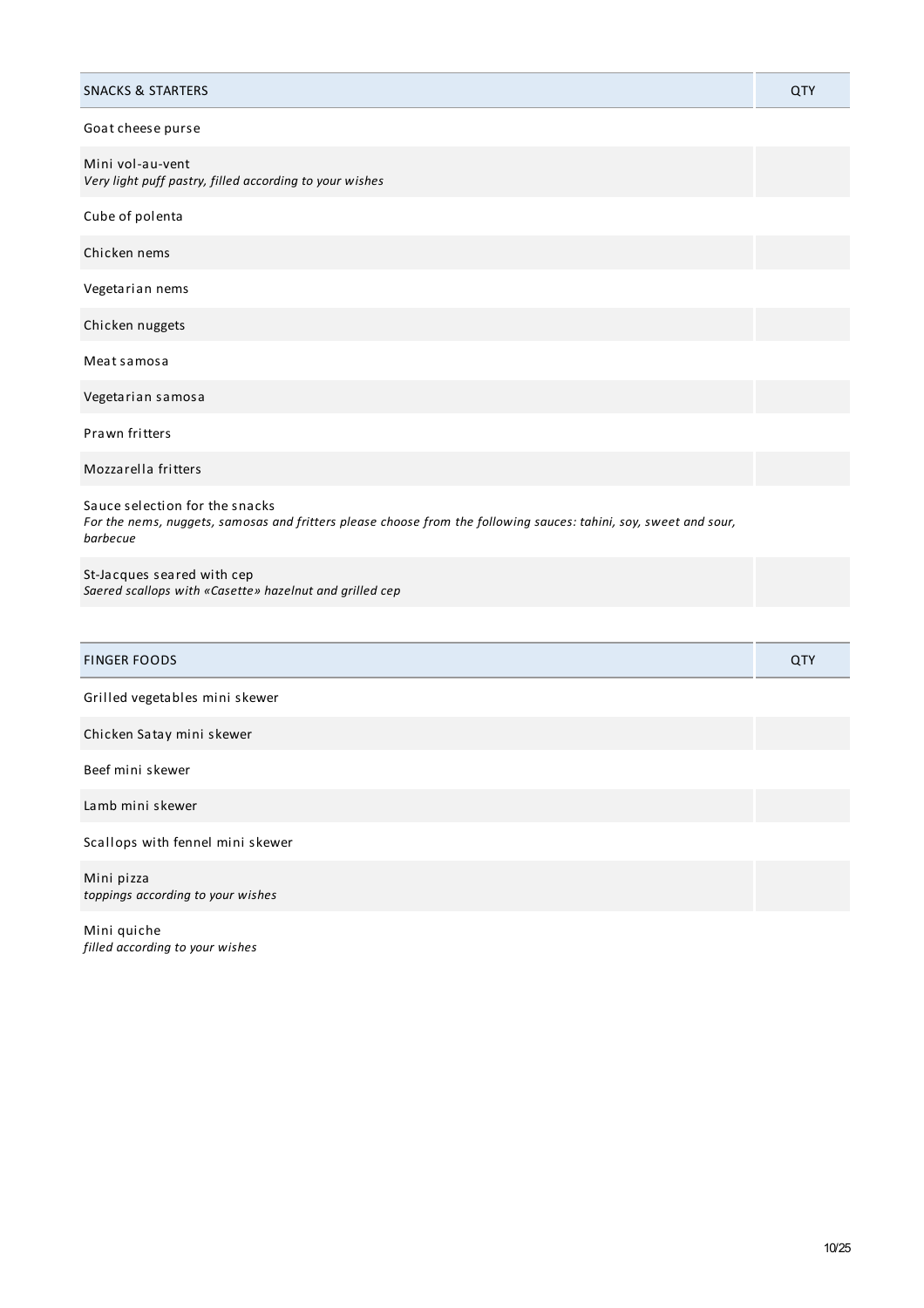| SOUPS                                            | QTY |
|--------------------------------------------------|-----|
| Tomato gaspacho (cold), 1 liter                  |     |
| Beetroot gaspacho (cold), 1 liter                |     |
| Fennel soup with dill and wasabi (cold), 1 liter |     |
| Carotte cinnamon perfume soup, 1 liter           |     |
| Tomato basil soup, 1 liter                       |     |
| Asparagus soup, 1 liter                          |     |
| Mushrooms soup, 1 liter                          |     |
| Sweet potato soup, 1 liter                       |     |
| Minestrone soup, 1 liter                         |     |
| Poultry stock & noodles soup, 1 liter            |     |
| Zucchini with cardamom flavour soup, 1 liter     |     |
| Mushrooms soup, 1 liter                          |     |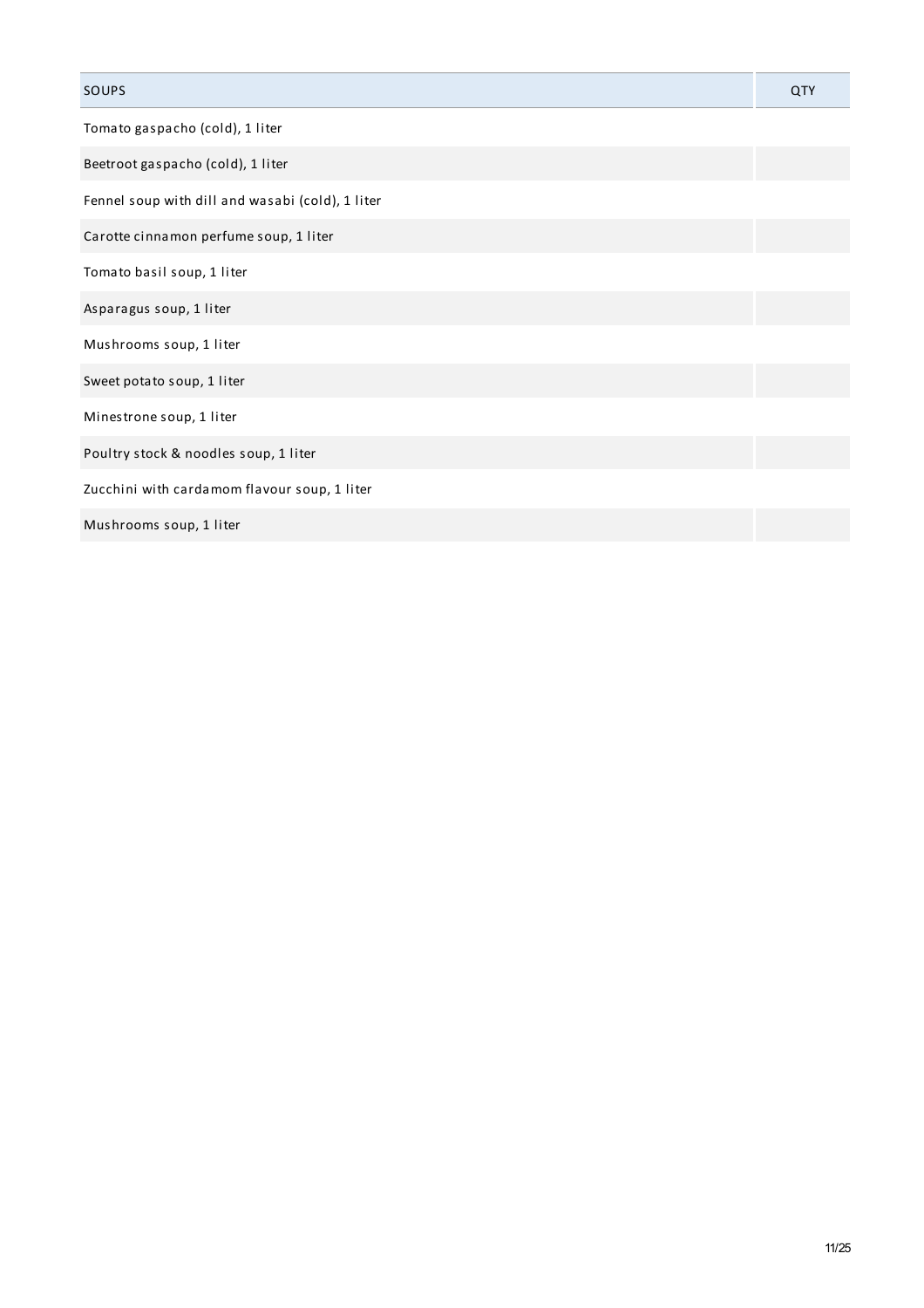| <b>MAIN DISHES - MEAT</b>                                                                                                        | QTY |
|----------------------------------------------------------------------------------------------------------------------------------|-----|
| Beef skewer                                                                                                                      |     |
| Lamb skewer                                                                                                                      |     |
| Grenadin of veal breaded with parmesan cheese                                                                                    |     |
| Veal cutlets milanaise style                                                                                                     |     |
| Grilled or pan fried lamb chops or rack                                                                                          |     |
| Pan roasted veal chop                                                                                                            |     |
| Grilled or pan fried beef tenderloin                                                                                             |     |
| Rack of lamb with a ginger crust                                                                                                 |     |
| Rossini style beef tenderloin                                                                                                    |     |
| Veal Zurich style                                                                                                                |     |
| Beef Stroganoff                                                                                                                  |     |
| Osso buco                                                                                                                        |     |
| Sauces for the Meat<br>Please choose your sauce under "Sauces and More"                                                          |     |
| Venison, polenta with caramelized chestnuts and butternut squash puree<br>Winter Selection 2013                                  |     |
| Seared venison fillet<br>Seared venison fillet with Grand Veneur sauce grilled baby leeks mashed potatoes                        |     |
| Veal medallion with pumpkin suffed<br>Veal medallion with summer savory sauce, Jake Be pumpkin stuffed with wild Trumpet risotto |     |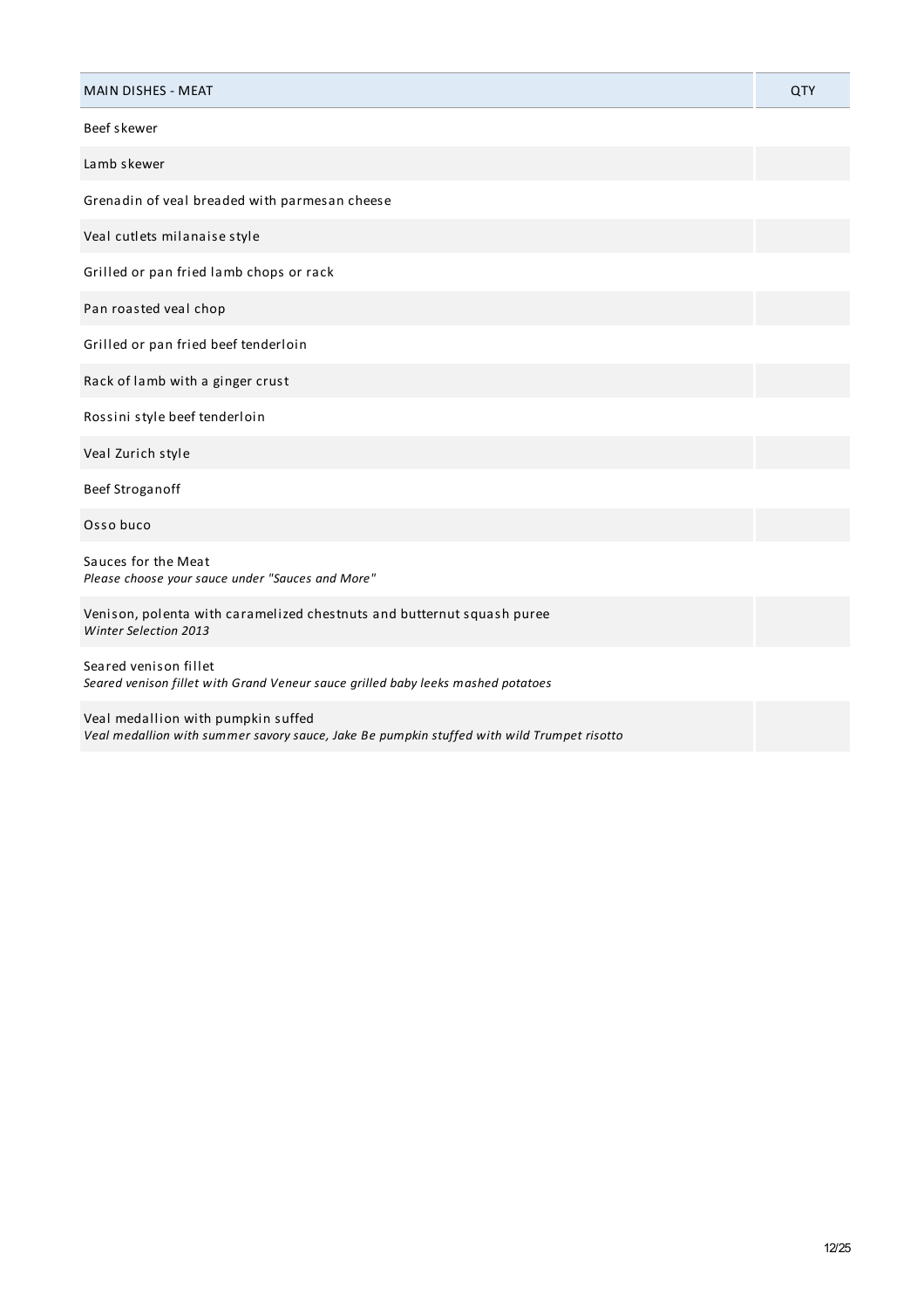| MAIN DISHES - FISH & SEAFOOD                                                                           | QTY |
|--------------------------------------------------------------------------------------------------------|-----|
| Turbot fillet, hazelnuts crust crumble, fried mushrooms and sautéed spinach sprouts                    |     |
| Scallops with fennel skewer                                                                            |     |
| Salmon steak with cheddar                                                                              |     |
| Fish en papillote<br>according on the arrival of products                                              |     |
| Sea bass fillet                                                                                        |     |
| Tuna steak                                                                                             |     |
| Large prawns skewer (6 pieces)                                                                         |     |
| Sole fillets stuffed with shrimps                                                                      |     |
| Monkfish medaillon curry perfum                                                                        |     |
| John Dory fillet gratinated with Champagne wine                                                        |     |
| Sauces for the Fish<br>Please choose your sauce under "Sauces and More"                                |     |
| Poached Black cod with Kombu<br>Poached Black cod with Kombu, Japanese artichokes with crayfish butter |     |
| <b>MAIN DISHES - POULTRY</b>                                                                           | QTY |
| Chicken Satay skewer                                                                                   |     |
| Chicken supreme                                                                                        |     |
| Chicken breast stuffed with morels                                                                     |     |
| Chicken curry Red<br>with lemongrass & ginger flavor                                                   |     |
| Chicken curry Green<br>with lemongrass & ginger flavor                                                 |     |
| Sauces for the Chicken<br>Please choose your sauce under "Sauces and More"                             |     |
| Honey roasted duck hamburger                                                                           |     |
| Duck breast                                                                                            |     |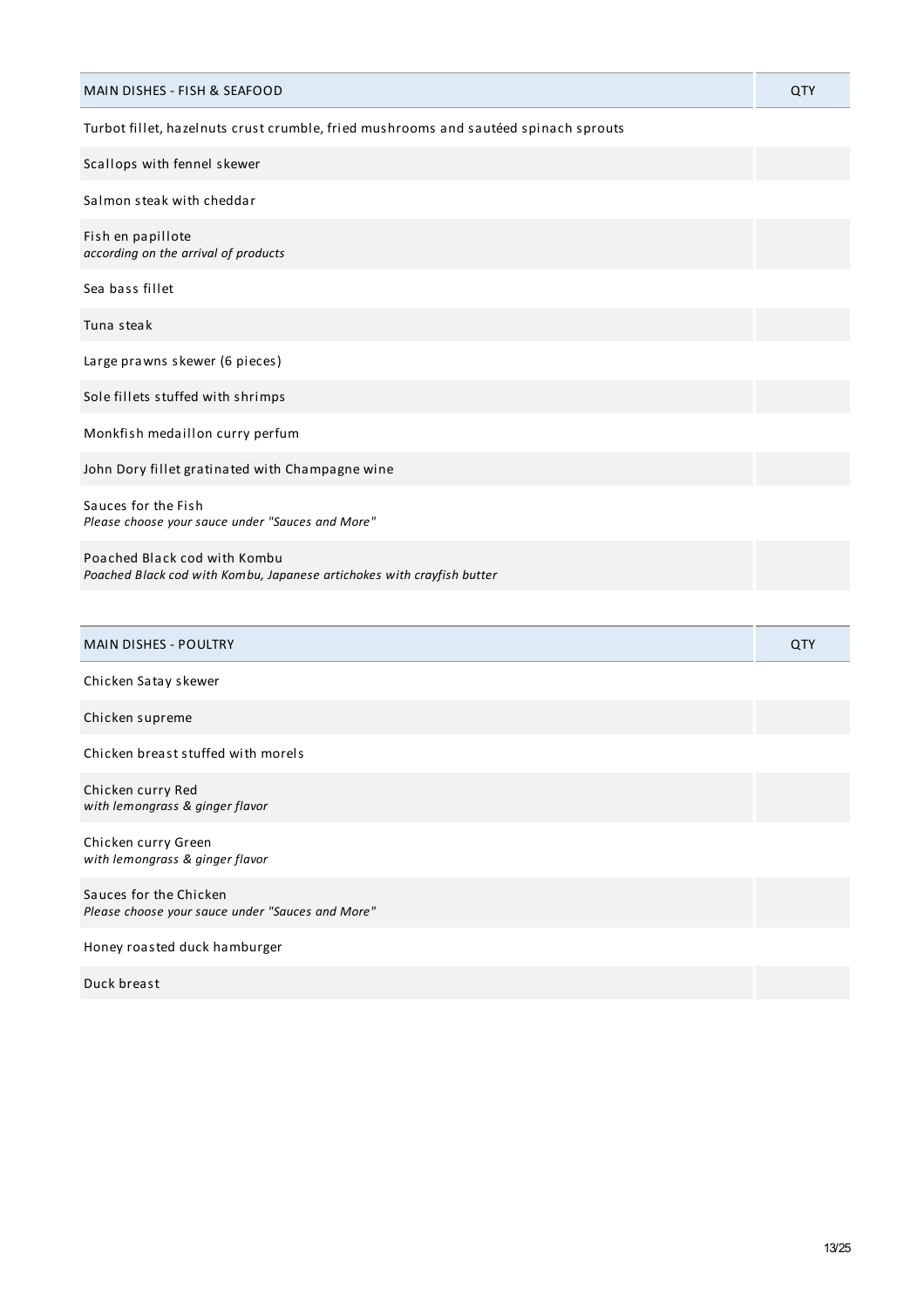# PASTA & RISOTTO QTY Pasta Napolitana *Please select: Penne, Tagliatelle or Spaghetti* Pasta Arrabiata *Please select: Penne, Tagliatelle or Spaghetti* Pasta Bolognaise *Please select: Penne, Tagliatelle or Spaghetti* Pasta al Pesto *Please select: Penne, Tagliatelle or Spaghetti* Pasta Carbonara *Please select: Penne, Tagliatelle or Spaghetti* Pasta Gorgonzola *Please select: Penne, Tagliatelle or Spaghetti* Pasta with Eggplant cream *Please select: Penne, Tagliatelle or Spaghetti* Pasta with smoked salmon *Please select: Penne, Tagliatelle or Spaghetti* Fagottini stuffed with veal & truffles, gravy Spinach ravioli with ricotta cheese & pesto Scallop triangoli pasta with green asparagus *and parmesan cheese* Meat lasagna Vegetarian lasagna Salmon lasagna Parmesan risotto with cherry tomatoes & ruccola Wild mushrooms risotto Risotto pear & gorgonzola cheese Gambas risotto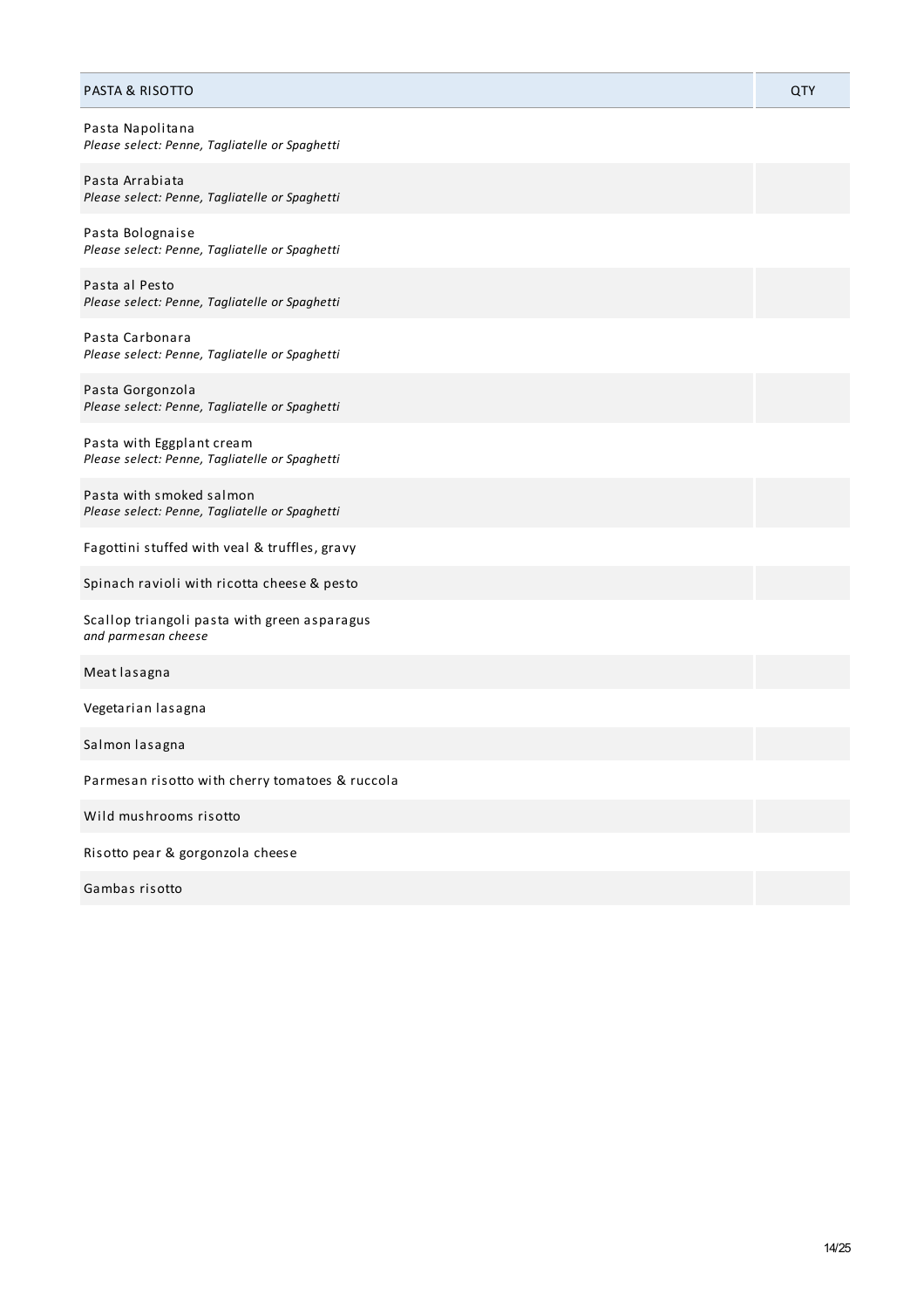| <b>SIDE DISHES</b>                                                             | <b>QTY</b> |
|--------------------------------------------------------------------------------|------------|
| Grilled vegetables burger                                                      |            |
| Fresh spinach                                                                  |            |
| Vegetable tian                                                                 |            |
| Caramelised beetroot                                                           |            |
| Green aspargus                                                                 |            |
| Sauteed mushrooms                                                              |            |
| Green aspargus                                                                 |            |
| Mini vegetable Steamed                                                         |            |
| Mini vegetable Raw                                                             |            |
| Mini vegetable Grilled                                                         |            |
| Truffled mash potatoes                                                         |            |
| Basmati rice                                                                   |            |
| Wild rice                                                                      |            |
| Saffron rice                                                                   |            |
| Plain pasta with butter<br>Please select: Penne, Tagliatelle or Spaghetti      |            |
| Plain pasta with parmiggiano<br>Please select: Penne, Tagliatelle or Spaghetti |            |
| Grilled vegetables skewer                                                      |            |
| Mash potatoes                                                                  |            |
| Roasted potatoes with rosemary                                                 |            |
| Gratin dauphinois                                                              |            |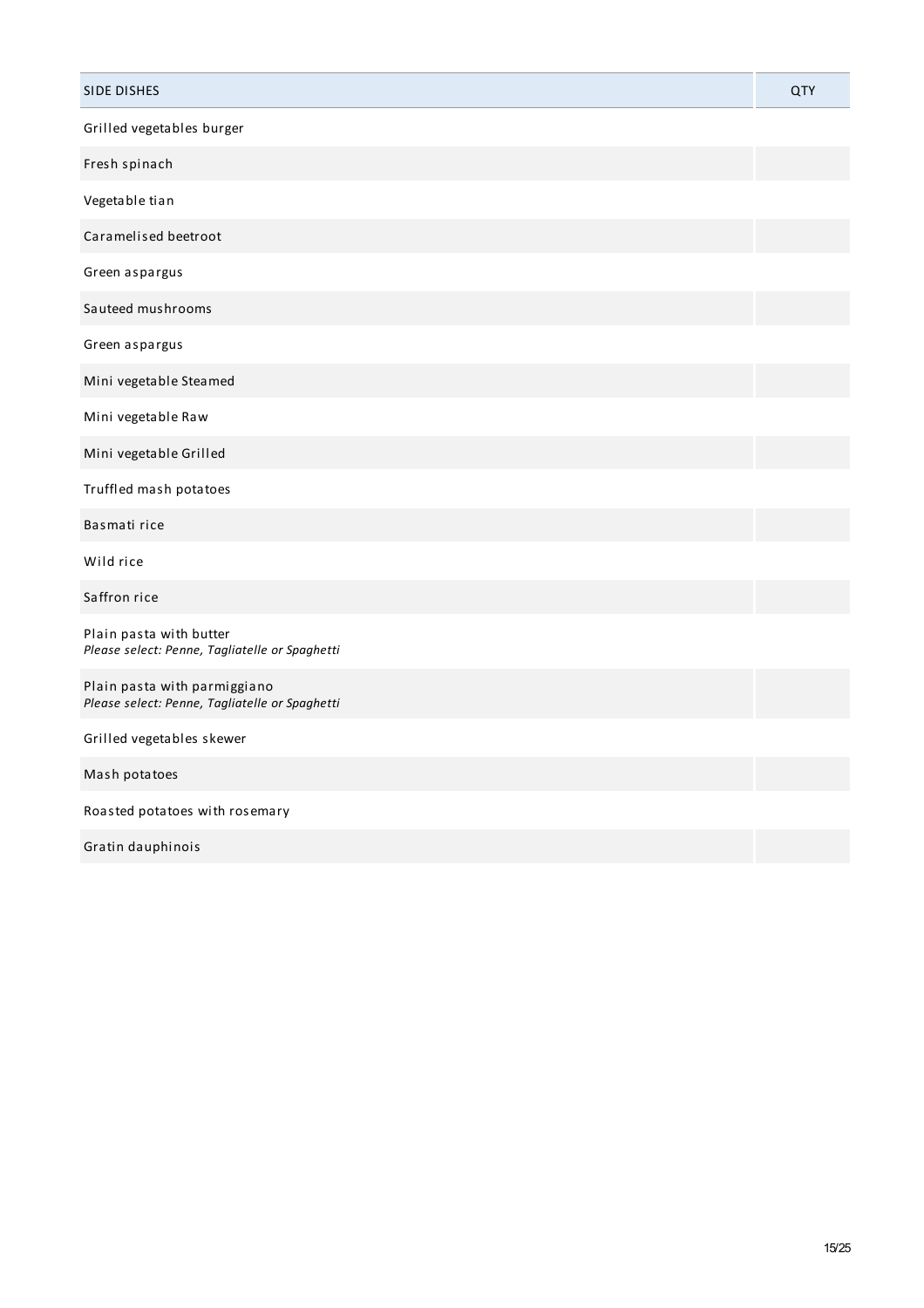| LEBANESE                             | <b>QTY</b> |
|--------------------------------------|------------|
| Spinach fatayer                      |            |
| Meat sambousik                       |            |
| Rikakat - Cheese cigar               |            |
| Falafel                              |            |
| Tabouleh                             |            |
| Moutabal                             |            |
| Hummus                               |            |
| Labne with mint & garlic             |            |
| Kebbe                                |            |
| Babaganoush                          |            |
| Hot or cold Libanese moussaka        |            |
| Kefta with beef or lamb              |            |
| Chicken byriani                      |            |
| Lamb kapsa                           |            |
| Chicken tagine with olives and lemon |            |
| Lamb stew bamia                      |            |
| Lamb biryani                         |            |
| Samke harra trabelssieh              |            |
| -- - -<br>$\sim$                     |            |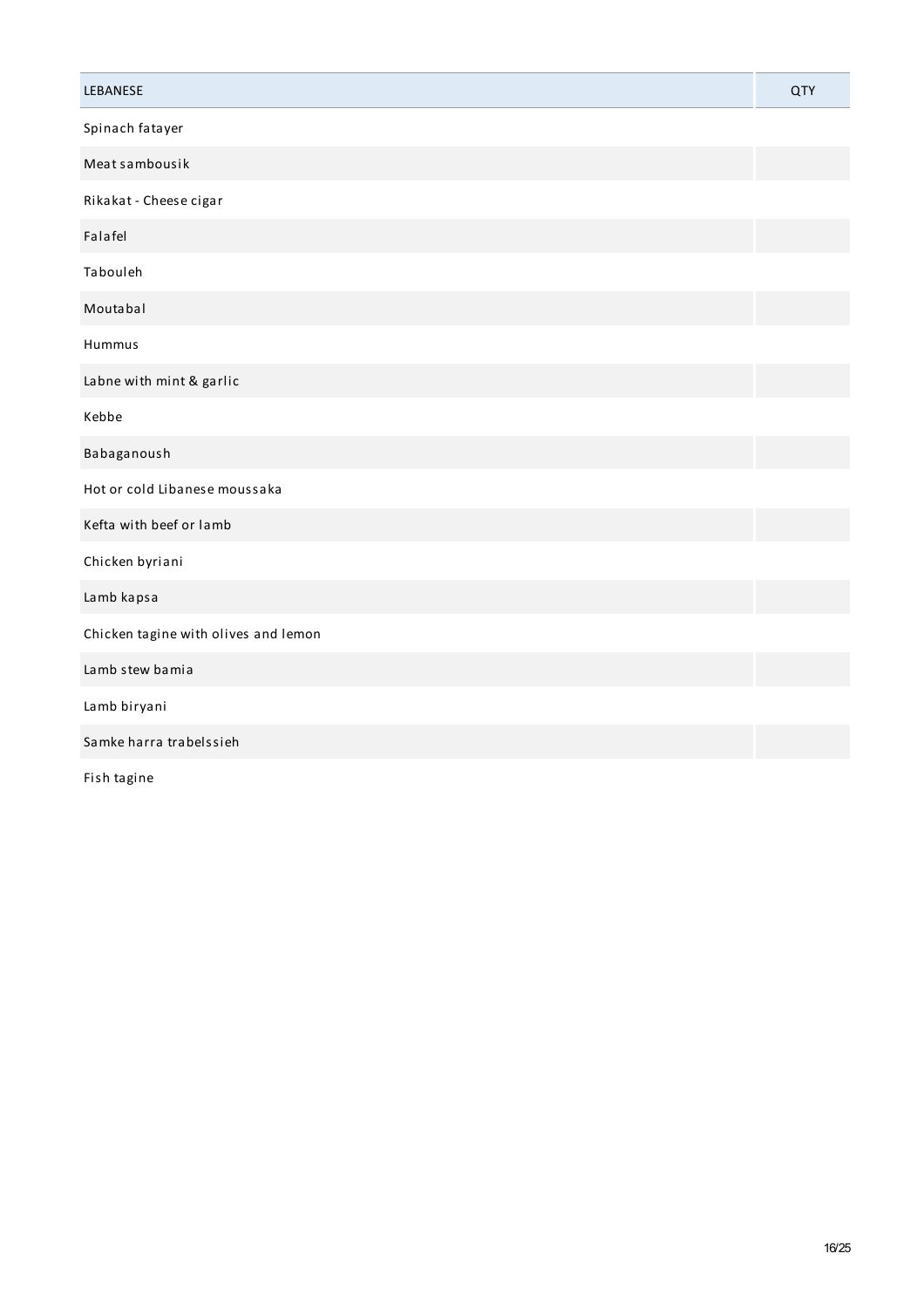# SAUCES & MORE QTY Tahini sauce *For the nems, nuggets, samosas and fritters* Soy sauce *For the nems, nuggets, samosas and fritters* Sweet and sour sauce *For the nems, nuggets, samosas and fritters* Barbecue sauce *For the nems, nuggets, samosas and fritters* Lemon sauce *Recommended for fish* Curry *Recommended for fish, chicken or meat* White butter sauce *Recommended for fish* Saffron sauce *Recommended for fish* Crustaceans sauce *Recommended for fish* Champagne sauce *Recommended for fish* Gravy *Recommended for meat* Pepper sauce *Recommended for meat and chicken* Rosemary sauce *Recommended for meat and chicken* Mushrooms sauce *Recommended for meat and chicken* Garlic cream *Recommended for meat*

Morel Sauce *Recommended for meat*

Truffles sauce *Recommended for meat. Market price (on request)*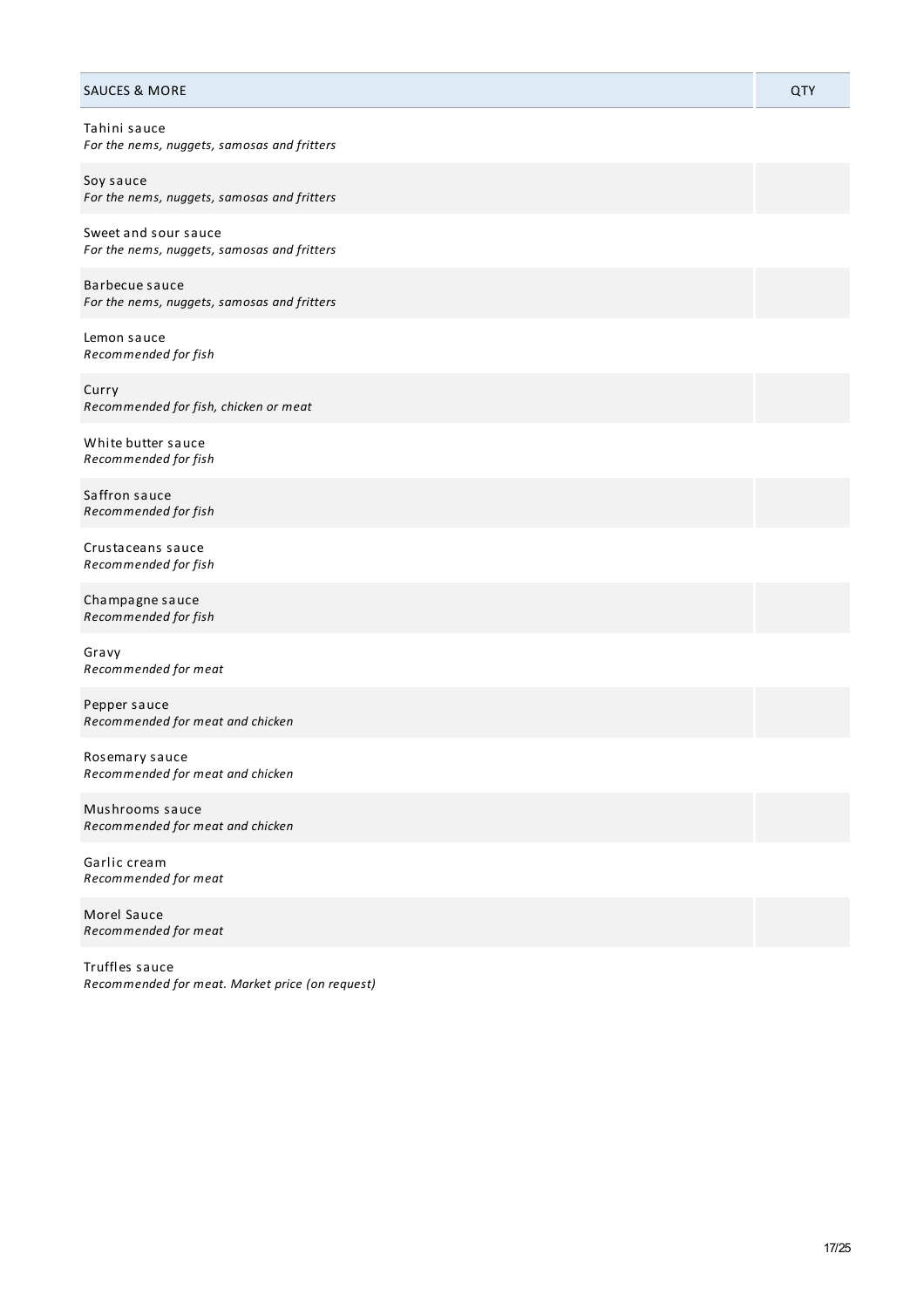| <b>CREW MEALS</b>                                                                                                                                                      | QTY |
|------------------------------------------------------------------------------------------------------------------------------------------------------------------------|-----|
| Hot Crew Meal tray (Fish)<br>Grilled Salmon or Cod with garnish ** Side salad ** 2 Bread rolls with butter ** Dessert                                                  |     |
| Hot Crew Meal tray (Meat)<br>Grilled Beef or Lamb with garnish ** Side salad ** 2 Bread rolls with butter ** Dessert                                                   |     |
| Hot Crew Meal tray (Chicken)<br>Grilled Chicken Breast or Chicken with Curry (or Mushroom) sauce with garnish ** Side salad ** 2 Bread rolls with<br>butter ** Dessert |     |
| Hot Crew Meal tray (Vegetarian)<br>Stuffed pasta with Spinach or Vegetarian Lasagne ** Side salad ** 2 Bread rolls with butter ** Dessert                              |     |

# DESSERTS & FRUIT

| <b>DESSERTS</b>                                          | QTY |
|----------------------------------------------------------|-----|
| Panna cotta<br>served in a glass                         |     |
| Opera                                                    |     |
| Chocolate croquant                                       |     |
| Three chocolates                                         |     |
| Chocolate fondant                                        |     |
| Eclair (assorted flavours)                               |     |
| Truffled chocolate                                       |     |
| Melon and dark chocolate mousse                          |     |
| Tiramisu<br>served in a glass                            |     |
| Creme brulee<br>served in a glass                        |     |
| White chocolate mousse<br>served in a glass              |     |
| Dark chocolate mouss<br>served in a glass                |     |
| Apple & pear compote crumble style<br>served in a glass  |     |
| Orange supremes with Sechuan pepper<br>served in a glass |     |
| Melon and mint soup<br>served in a glass                 |     |
| Millefeuille                                             |     |
| Green tea mousse<br>served in a thin chocolate shell     |     |

Chocolate pistachio mousse *served in a thin chocolate shell*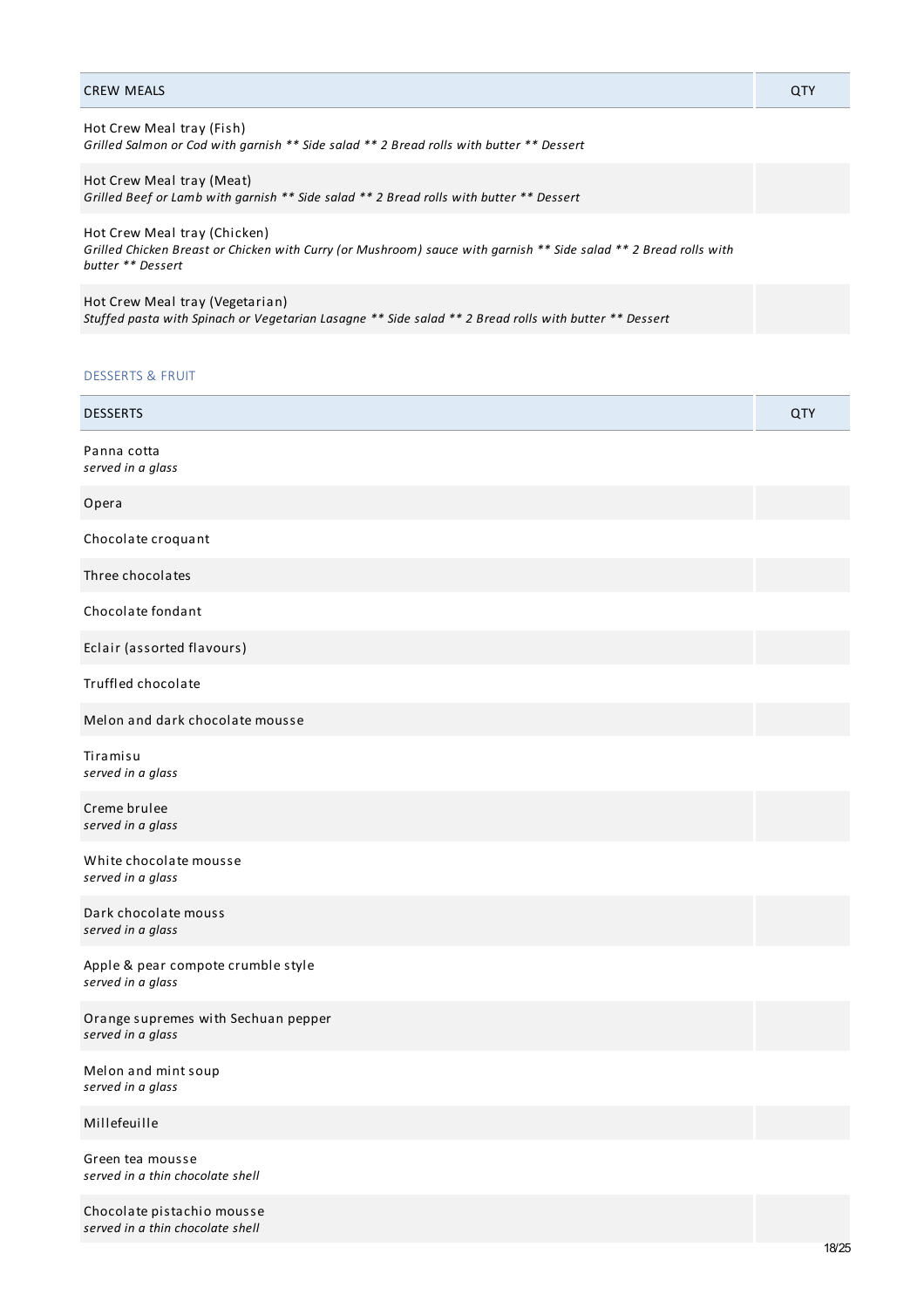| White chocolate and mint<br>served in a thin chocolate shell            |  |
|-------------------------------------------------------------------------|--|
| White chocolate dome cherry heart                                       |  |
| Creme brulee<br>assorted flavors, serve in a china dish                 |  |
| <b>Gourmet Coffee</b><br>coffee Nespresso & assortment of mini desserts |  |
| Opera                                                                   |  |
| Chocolate croquant                                                      |  |
| Three chocolates                                                        |  |
| Chocolate fondant                                                       |  |
| Eclair (assorted flavours)                                              |  |
| Truffled chocolate                                                      |  |
| Melon and dark chocolate mousse                                         |  |
| Pana cotta<br>served in a glass                                         |  |
| Tiramisu<br>served in a glass                                           |  |
| Creme brulee<br>served in a glass                                       |  |
| White chocolate mousse<br>served in a glass                             |  |
| Dark chocolate mouss<br>served in a glass                               |  |
| Apple & pear compote crumble style<br>served in a glass                 |  |
| Orange supremes with Sechuan pepper<br>served in a glass                |  |
| Melon and mint soup<br>served in a glass                                |  |
| Millefeuille                                                            |  |
| Green tea mousse<br>served in a thin chocolate shell                    |  |
| Chocolate pistachio mousse<br>served in a thin chocolate shell          |  |
| White chocolate and mint<br>served in a thin chocolate shell            |  |
| White chocolate dome cherry heart                                       |  |

Creme brulee assorted flavors, serve in a china dish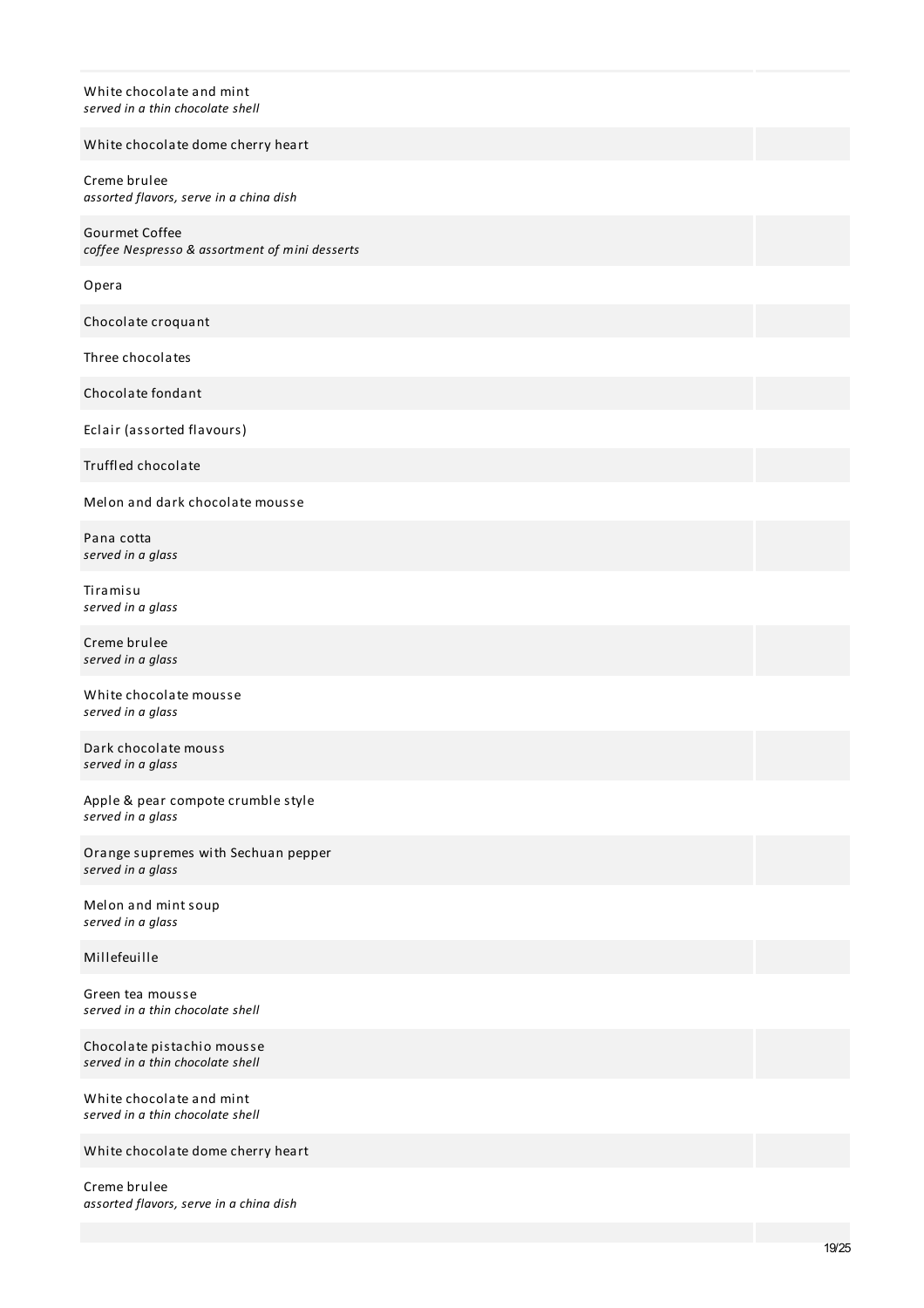| <b>Gourmet Coffee</b><br>coffee Nespresso & assortment of mini desserts               |     |
|---------------------------------------------------------------------------------------|-----|
| Puffed rice cake topped with chestnuts mousse, citrus coulis<br>Winter 2013 selection |     |
| Pastriburger with pineapple fries<br>Winter 2013 Selection                            |     |
| Verbena poached pear<br>Poached pear with verbena on a Brittany shortbread            |     |
| Chestnuts mousse<br>Chestnuts mousse with vanilla double cream and Swiss meringue     |     |
|                                                                                       |     |
| <b>FRUIT</b>                                                                          | QTY |
| Standard small fruit basket (4 pax)                                                   |     |
| Fresh fruits mini skewer                                                              |     |
| Fresh fruits skewer                                                                   |     |
| Seasonal sliced fresh fruits                                                          |     |
| Fresh fruit salad                                                                     |     |
| Small fruits basket                                                                   |     |
| Medium fruits basket                                                                  |     |
| Large fruits basket                                                                   |     |
| Fresh fruits mini skewer                                                              |     |
| Fresh fruits skewer                                                                   |     |
|                                                                                       |     |
| <b>BERRIES</b>                                                                        | QTY |

Red berries

Red berries

| <b>CAKES &amp; TARTS</b>   | QTY |
|----------------------------|-----|
| Seasonal fruits Tartelette |     |
| Raspberry sablé            |     |
| Tarte tatin                |     |
| Cheese cake                |     |
| Seasonal fruits Tartelette |     |
| Tarte tatin                |     |
| Cheese cake                |     |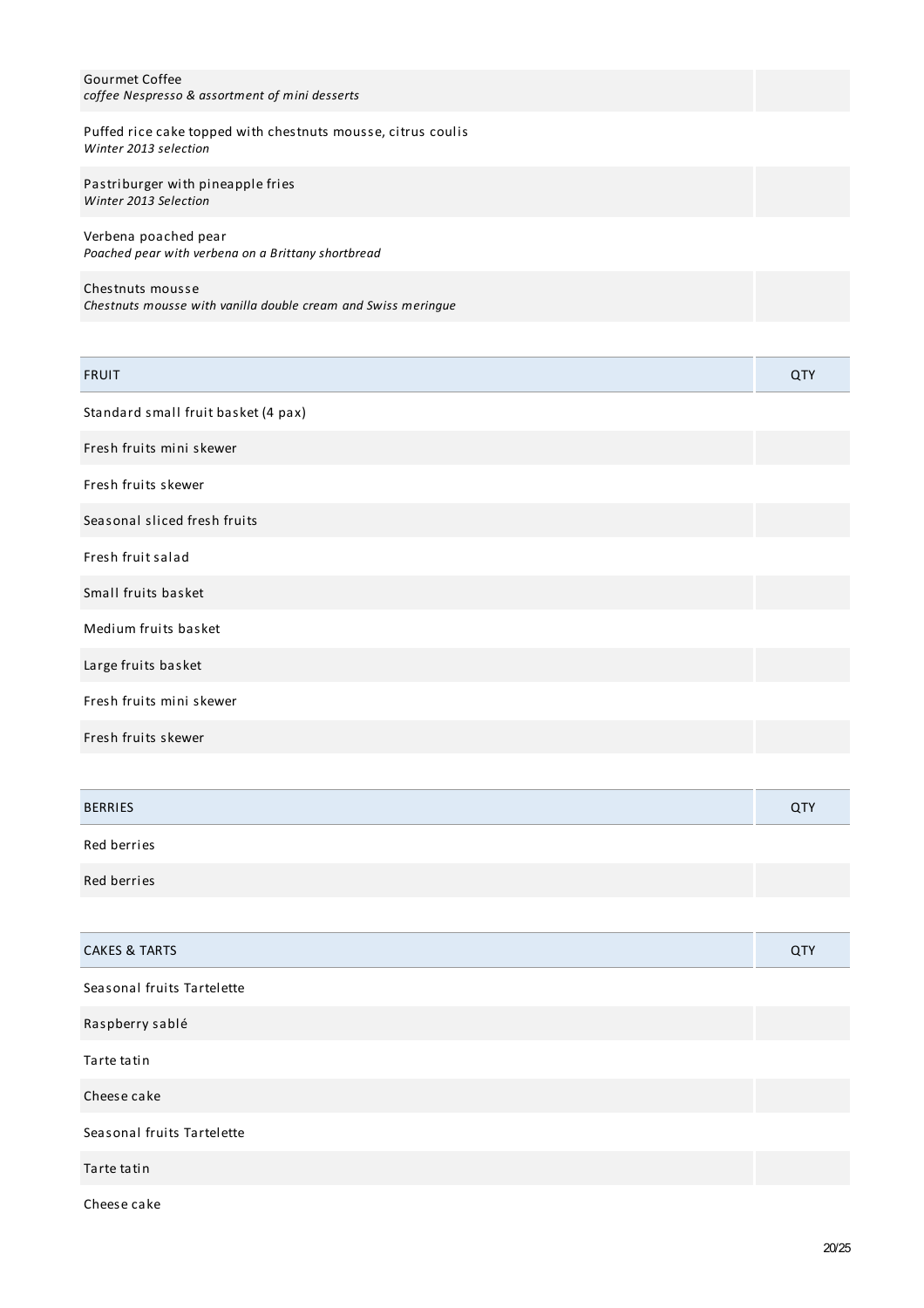| PETIT FOURS |  |
|-------------|--|
|             |  |

# Assorted Petit Fours, per piece

| <b>CHEESE</b>                                                  | QTY |
|----------------------------------------------------------------|-----|
| Sliced assortment of cheeses<br>from Switzerland and elsewhere |     |
| Cheeses tray - 5 choices (1-4 pax)                             |     |
| Cheeses tray - 5 choices (6-8 pax)                             |     |
| Sliced assortment of cheeses<br>from Switzerland and elsewhere |     |
| Cheeses tray - 5 choices (1-4 pax)                             |     |
| Cheeses tray - 5 choices (6-8 pax)                             |     |

# BEVERAGES

| MINERAL WATER | QTY |
|---------------|-----|
| Volvic, 1.51  |     |
| Evian, 1.51   |     |
| Evian, 50cl   |     |
| Evian, 33cl   |     |
| Badoit, 11    |     |
| Badoit, 50cl  |     |
| Perrier, 50cl |     |

| <b>SOFT DRINKS</b>        | QTY |
|---------------------------|-----|
| Coca Cola, 33cl can       |     |
| Coca Cola light, 33cl can |     |
| Coca Cola zero, 33cl can  |     |
| Fanta, 33cl can           |     |
|                           |     |

Sprite, 33cl can

T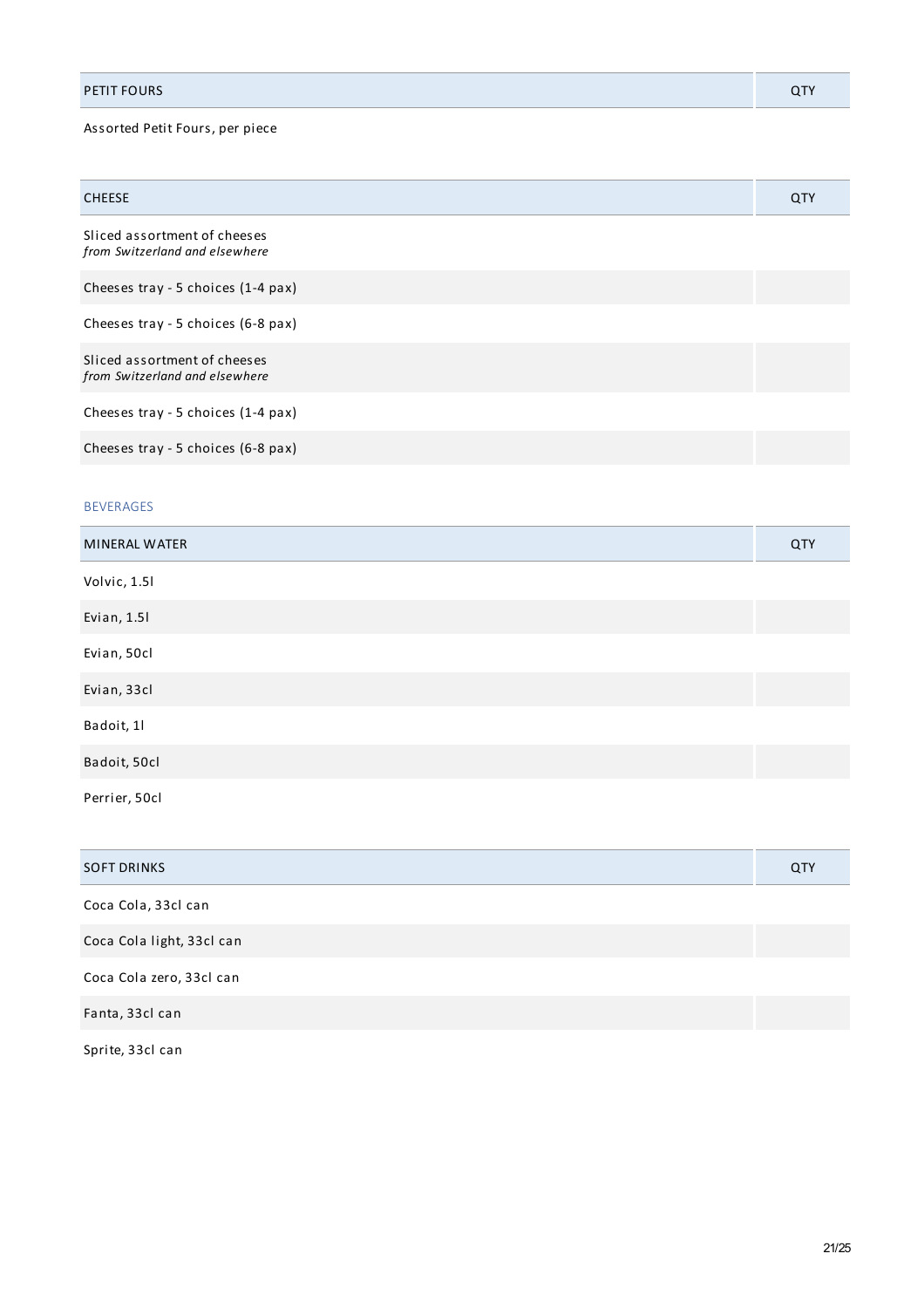| <b>JUICES</b>                                           | QTY |
|---------------------------------------------------------|-----|
| Orange juice fresh, 1l                                  |     |
| Grapefruit juice fresh, 11                              |     |
| Carrot juice fresh, 1l                                  |     |
| Apple juice fresh, 11                                   |     |
| Mango juice fresh, 1l                                   |     |
| Kiwi juice fresh, 1l                                    |     |
| Melon juice fresh, 1l                                   |     |
| Pear juice fresh, 1l                                    |     |
| Lemon juice fresh, 1l                                   |     |
| Pineapple juice fresh, 1l                               |     |
| Water Melon juice fresh, 1l                             |     |
| Strawberry juice fresh, 1l<br>price according to season |     |
|                                                         |     |
| MILK & CREAM                                            | QTY |
| Milk, 1liter<br>on request                              |     |
| <b>BEER</b>                                             | QTY |
| Heineken, 33cl can                                      |     |
| CHAMPAGNE                                               | QTY |
| Mumm, 75cl bottle                                       |     |
| LEMON                                                   | QTY |
| Whole lemon                                             |     |
| Sliced lemon                                            |     |
| Bar garnish (sliced orange & lemon)<br>medium foil      |     |
| Bar garnish (sliced orange & lemon)<br>large foil       |     |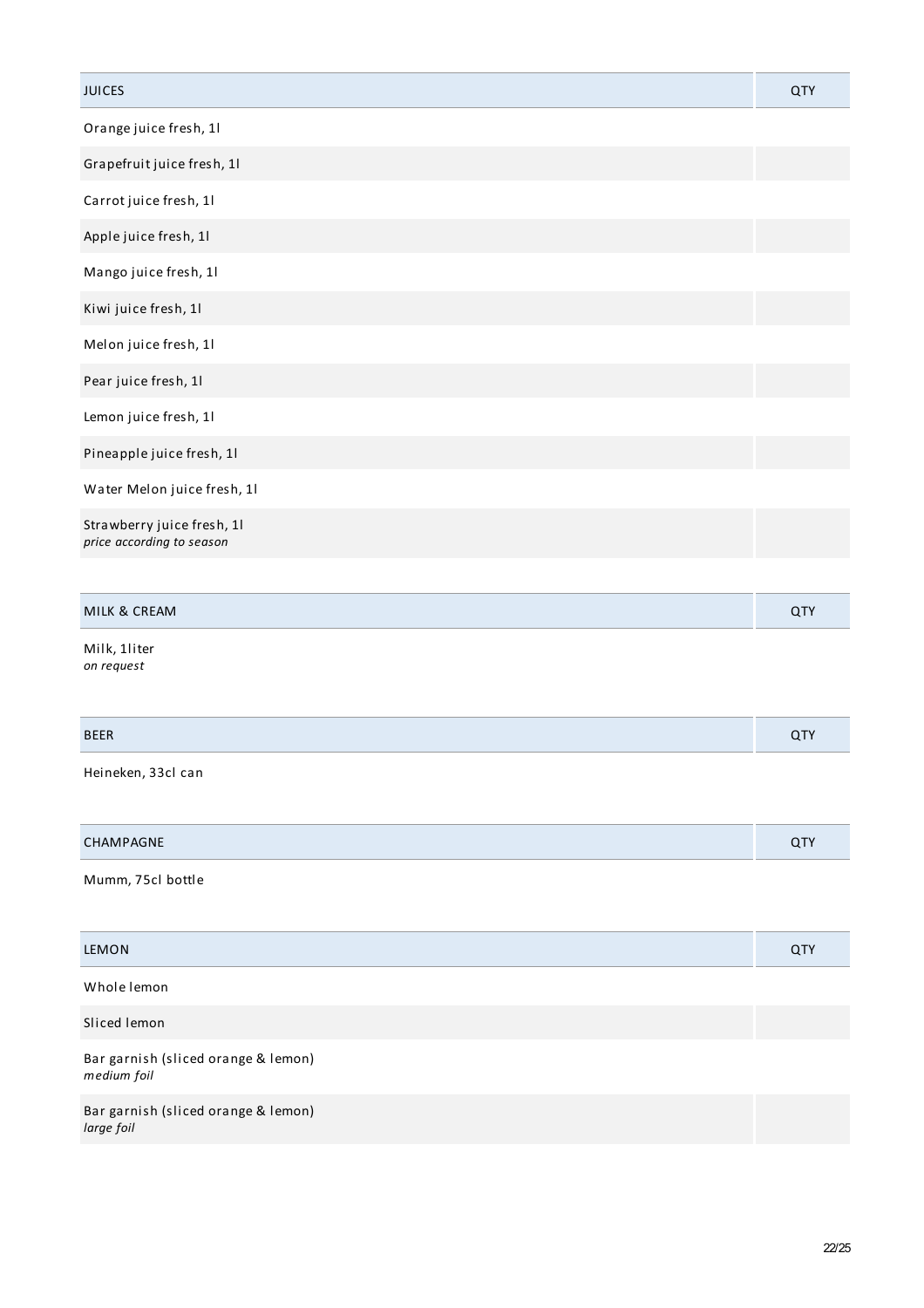| <b>HOT BEVERAGES</b> | QT) |
|----------------------|-----|
| Coffee, 11           |     |

Arab Coffee, 1l

Hot water, 1l

| <b>SPIRITS</b>                  | QTY |
|---------------------------------|-----|
| Johny Walker Red, 70cl bottle   |     |
| J&B, 70cl bottle                |     |
| Johny Walker Black, 70cl bottle |     |
| Jack Daniel's, 70cl bottle      |     |
| Chivas, 70cl bottle             |     |
| Gordon Gin, 70cl bottle         |     |
| Vodka Smirnoff, 70cl bottle     |     |

# NON-FOOD

| <b>ICE</b>          | QTY |
|---------------------|-----|
| Wet ice cubes, 1 kg |     |
| Dry ice, 1 kg       |     |

## DISH WASHING & LAUNDRY QTY

Laundry & dry cleaning

*prices according to subcontractor's prices with an extra charge*

| NEWSPAPERS & MAGAZINES | QTY |
|------------------------|-----|
| Le Monde               |     |
| Le Figaro              |     |
| L'Equipe               |     |
| Liberation             |     |
| <b>France Soir</b>     |     |
| Les echos              |     |
| Journal du dimanche    |     |
| La Tribune             |     |
| Tribune de Geneve      |     |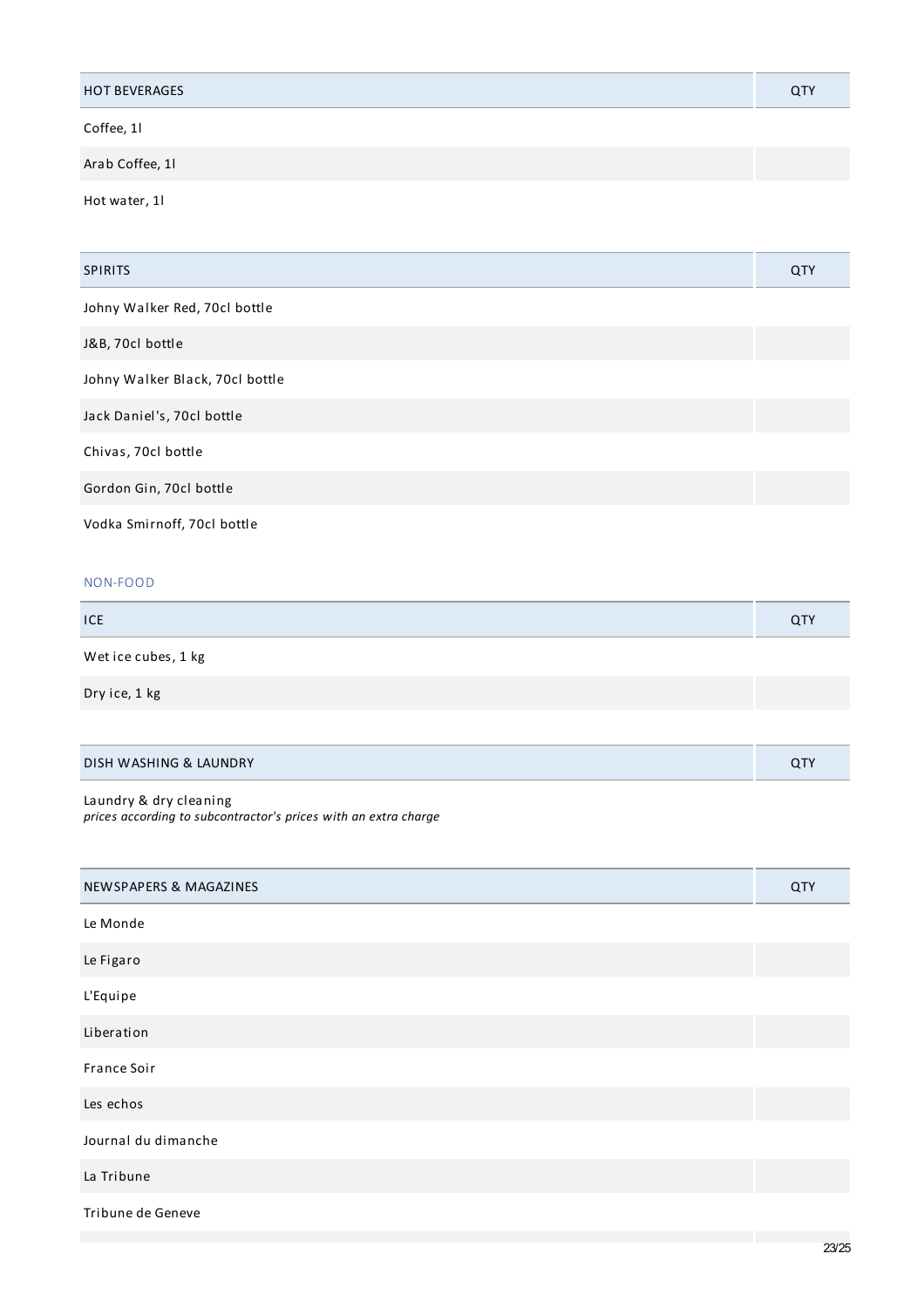| Le Temps                 |  |
|--------------------------|--|
| Le temps weekend         |  |
| Le Matin                 |  |
| Le Matin weekend         |  |
| 24 Heures                |  |
| 24 Heure weekend         |  |
| Tages Anzeiger           |  |
| <b>Financial Times</b>   |  |
| Herald Tribune           |  |
| USA Today                |  |
| Wall Street              |  |
| The Times                |  |
| The Times Saturday       |  |
| The Times Sunday         |  |
| The Independent          |  |
| The Independent Saturday |  |
| The Independant Sunday   |  |
| Daily Mail               |  |
| Daily Mail Weekend       |  |
| Daily Express            |  |
| Daily express Weekend    |  |
| <b>Sunday Times</b>      |  |
| Guardian                 |  |
| Corriere Della Serra     |  |
| Gazzetta Dello Sport     |  |
| La Republica             |  |
| Die Welt                 |  |
| Die Welt Weekend         |  |
| Frankfurter Allgemeine   |  |
| Suddeutsche Zeit         |  |
| Al Ahrham                |  |
| Al Hayat                 |  |